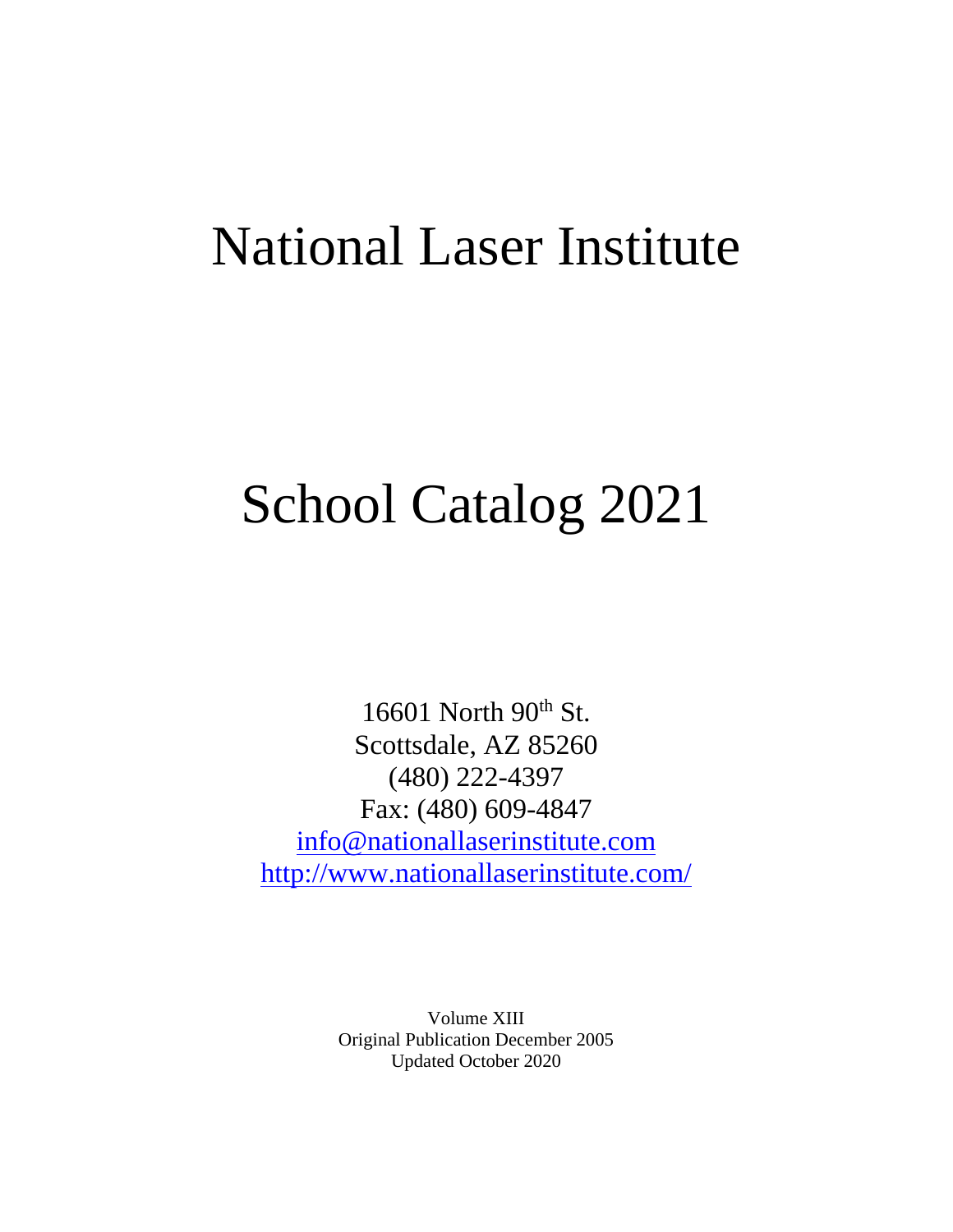# **Table of Contents**

| A.        |  |
|-----------|--|
| <b>B.</b> |  |
| C.        |  |
| D.        |  |
|           |  |
| A.        |  |
| <b>B.</b> |  |
| C.        |  |
| D.        |  |
| Ε.        |  |
| F.        |  |
| G.        |  |
| Η.        |  |
| L         |  |
|           |  |
| А.        |  |
| B.        |  |
| C.        |  |
| D.        |  |
| E         |  |
| F.<br>G.  |  |
| Н.        |  |
| Ι.        |  |
| J.        |  |
|           |  |
| A.        |  |
| В.        |  |
| C.        |  |
| D.        |  |
| Ε.        |  |
| F.        |  |
| G.        |  |
| Η.        |  |
| I.        |  |
|           |  |
|           |  |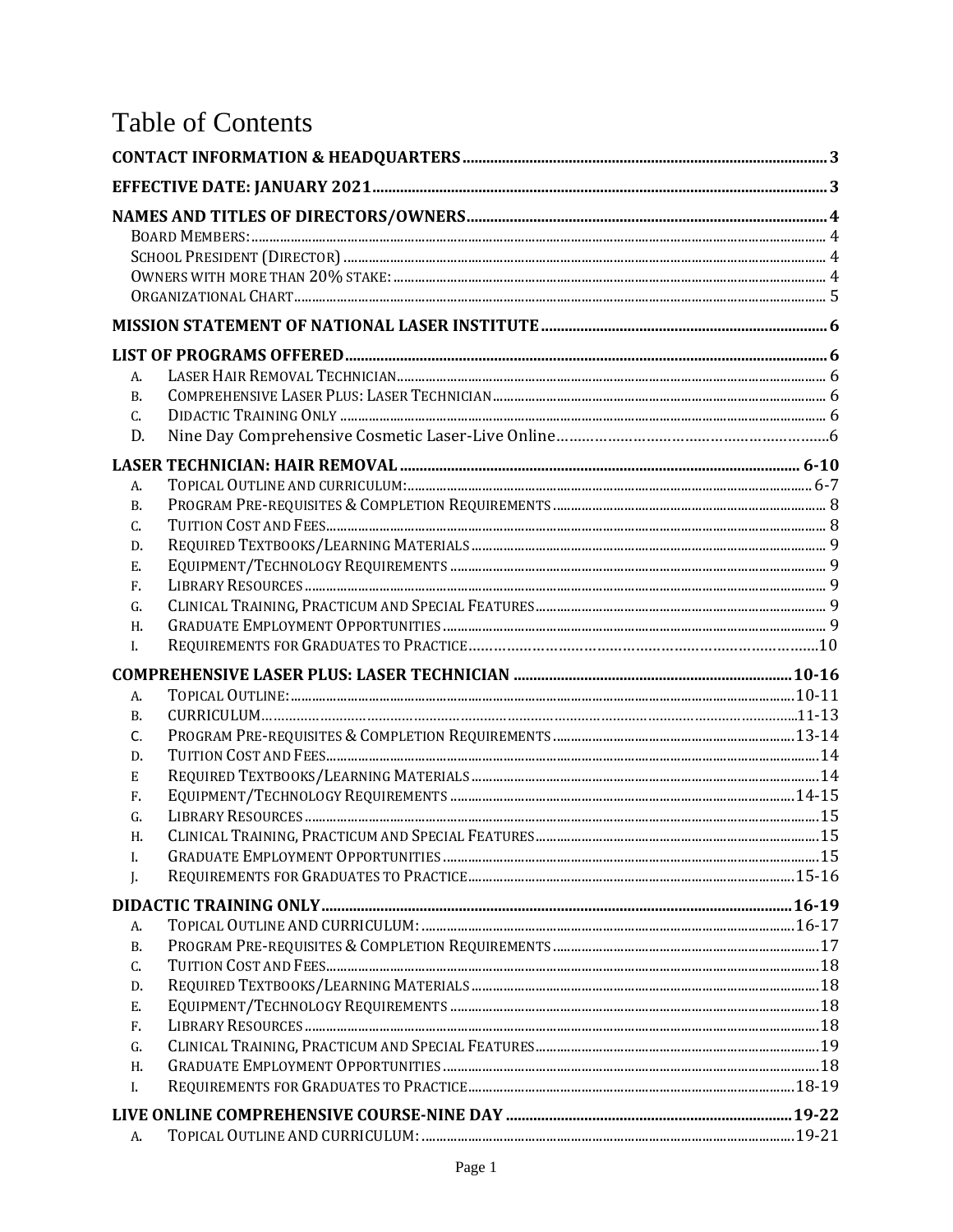| <b>B.</b>     |                                                                                                                                                |  |
|---------------|------------------------------------------------------------------------------------------------------------------------------------------------|--|
| C.            |                                                                                                                                                |  |
| D.            |                                                                                                                                                |  |
| Ε.            |                                                                                                                                                |  |
| F.            |                                                                                                                                                |  |
| G.            |                                                                                                                                                |  |
| H.            |                                                                                                                                                |  |
| $I_{\bullet}$ |                                                                                                                                                |  |
|               |                                                                                                                                                |  |
|               |                                                                                                                                                |  |
|               | STUDENT ELIGIBILITY REQUIREMENTS REGARDING TUITION REDUCTIONS, TUITION<br>DISCOUNTS, EDUCATIONAL LOANS, SCHOLARSHIPS AND FINANCING OPTIONS  23 |  |
|               |                                                                                                                                                |  |
|               |                                                                                                                                                |  |
|               | STUDENT SERVICES TO BE PROVIDED BY NATIONAL LASER INSTITUTE 24-25                                                                              |  |
|               |                                                                                                                                                |  |
|               |                                                                                                                                                |  |
|               |                                                                                                                                                |  |
| A.            |                                                                                                                                                |  |
| <b>B.</b>     |                                                                                                                                                |  |
| C.            |                                                                                                                                                |  |
| D.            |                                                                                                                                                |  |
| Ε.            |                                                                                                                                                |  |
| F.            |                                                                                                                                                |  |
| G.            |                                                                                                                                                |  |
| H.            |                                                                                                                                                |  |
|               |                                                                                                                                                |  |
|               |                                                                                                                                                |  |
|               |                                                                                                                                                |  |
|               | STUDENTS RIGHT TO APPEAL TO ARIZONA STATE BOARD FOR PRIVATE POSTSECONDARY EDUCATION 31                                                         |  |
|               |                                                                                                                                                |  |
|               |                                                                                                                                                |  |
|               |                                                                                                                                                |  |
|               |                                                                                                                                                |  |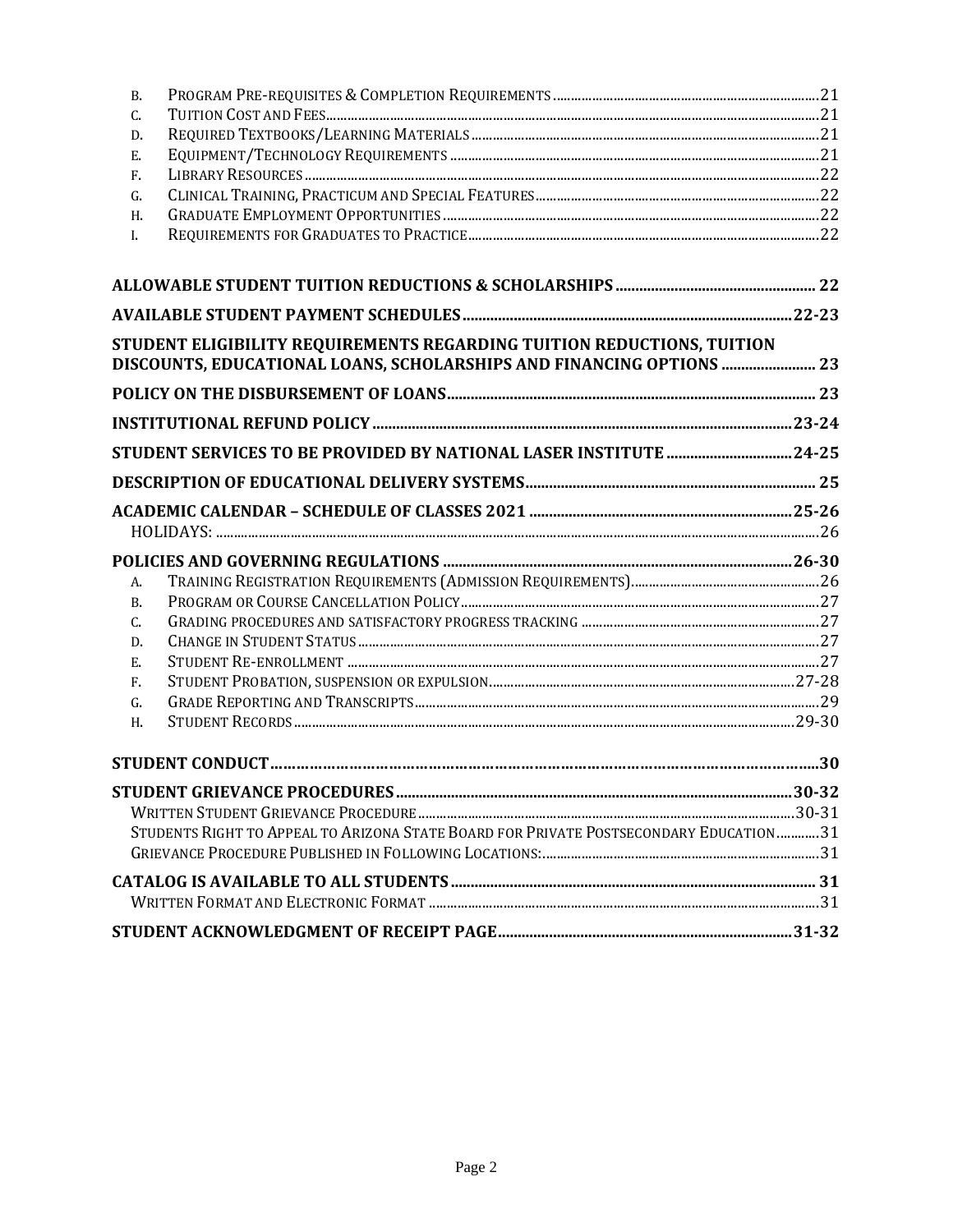# National Laser Institute

# **Contact Information & Headquarters**

16601 North 90th St. Scottsdale, AZ 85260 Phone: (480) 222-4397 Fax: (480) 609-4847 Website: [www.nationallaserinsitute.com](http://www.nationallaserinsitute.com/) Email: [adminstration@nationallaserinstitute.com](mailto:adminstration@nationallaserinstitute.com)

Volume XIII

# **Effective Date: January 2021**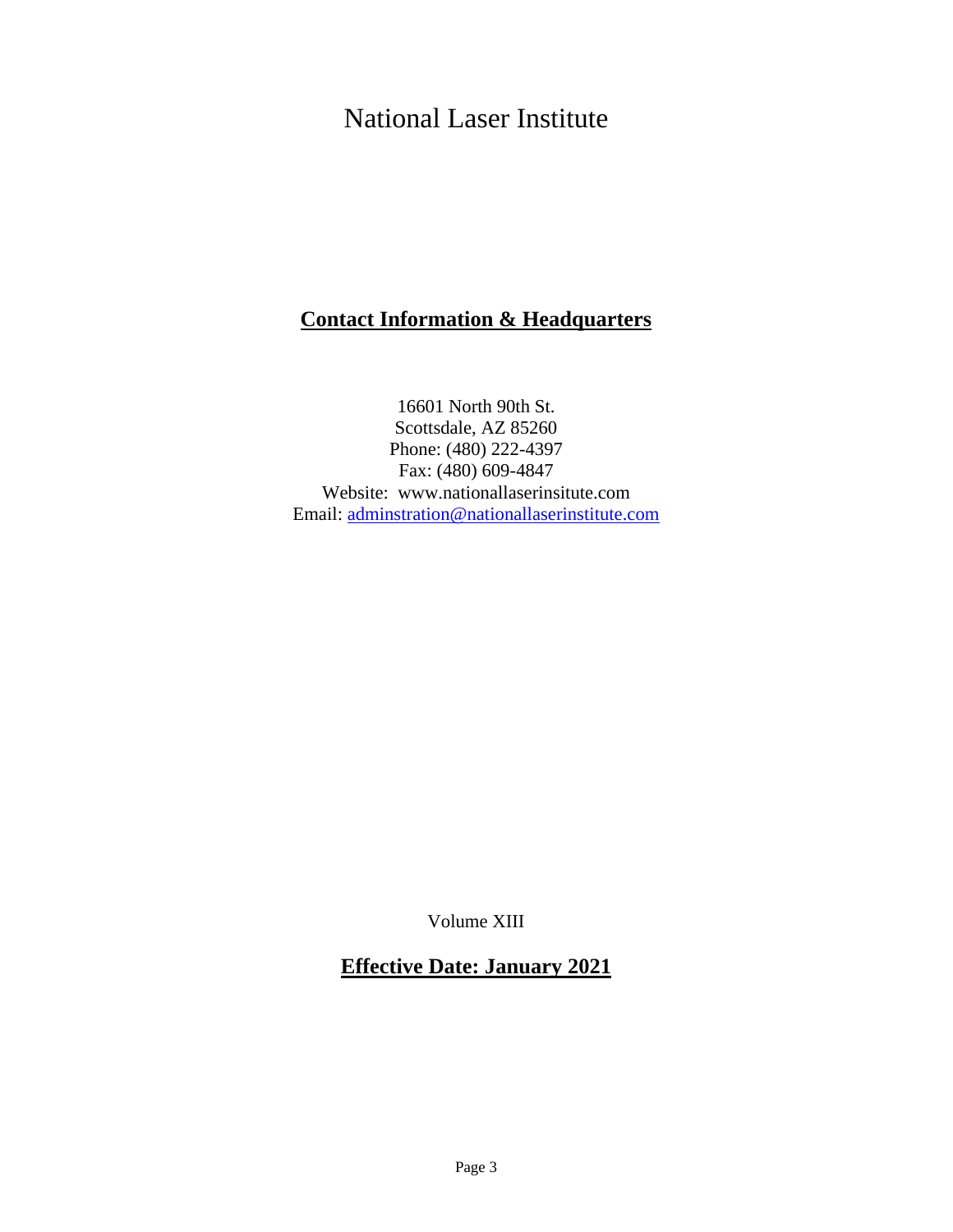# **Names and Titles of Directors/Owners**

**Board Members:** Louis Silberman **School President (Director)** Louis Silberman **Owners with more than 20% stake:** Louis Silberman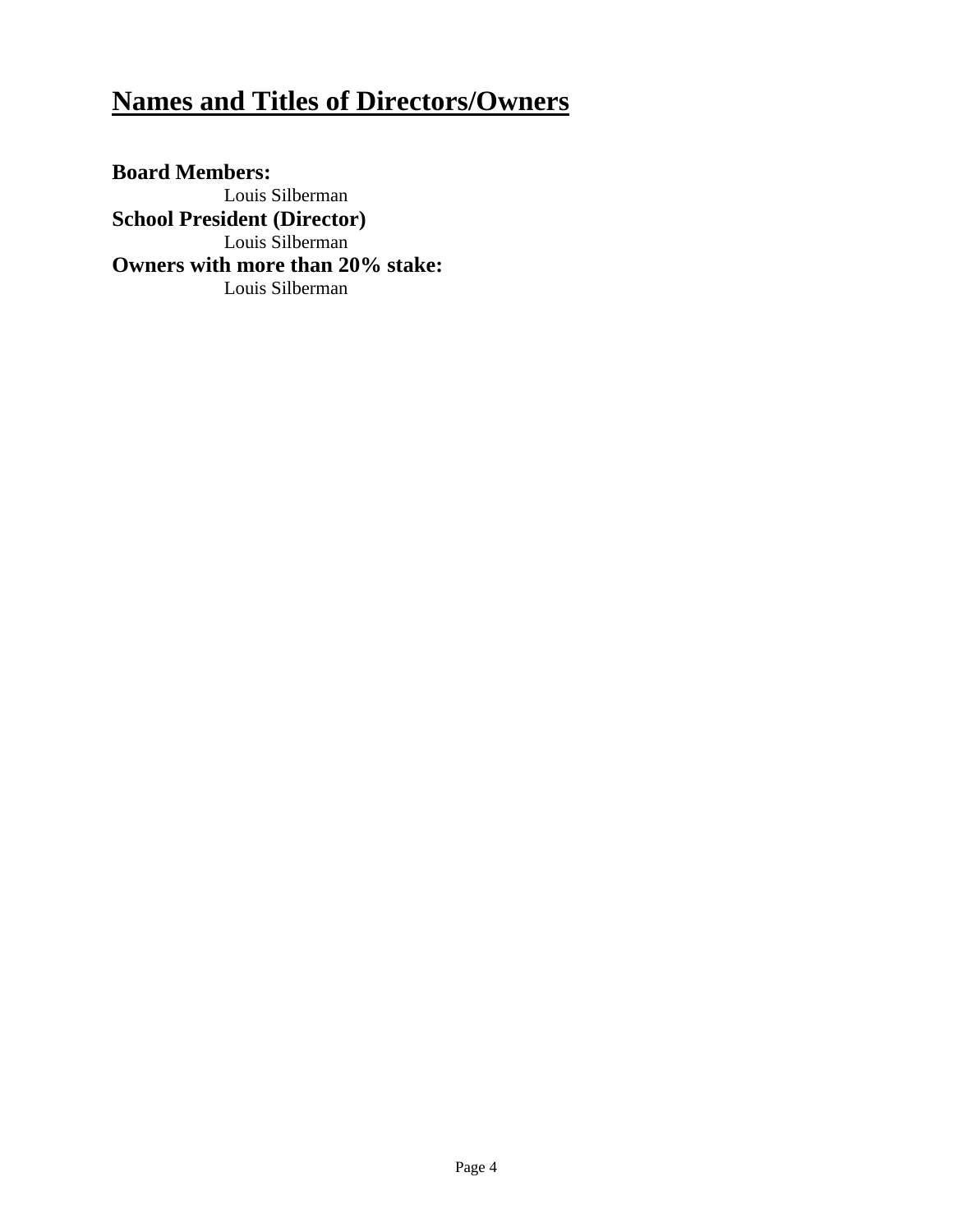# **Organizational Chart**

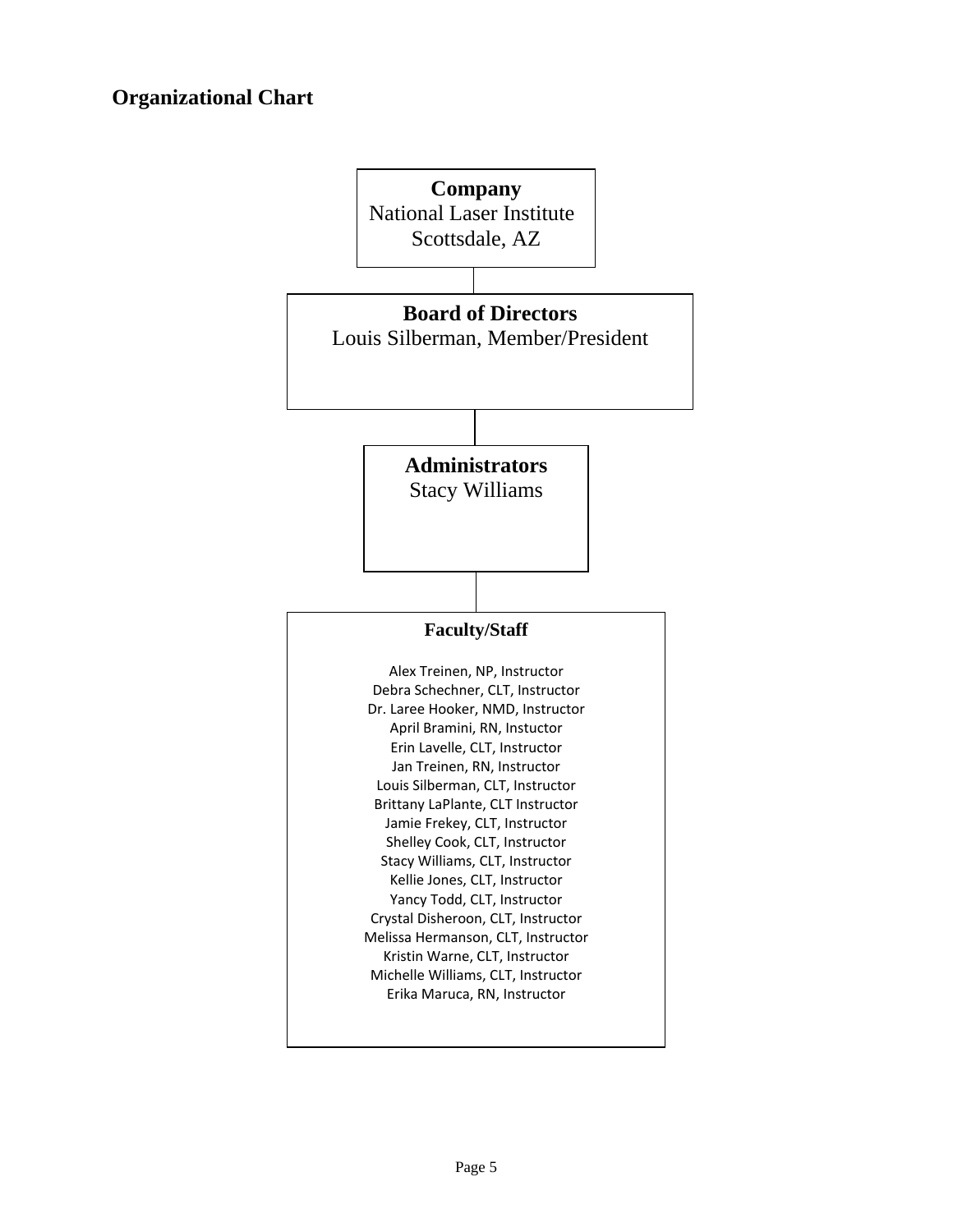# **Mission Statement of National Laser Institute**

National Laser Institute provides training in the medical aesthetic industry so our students can improve their income potential and become invaluable to their employers and clients.

# **List of Programs Offered**

- **a. Laser Hair Removal Technician**
- **b. Comprehensive Laser Plus: Laser Technician**
- **c. Didactic Training Only (online and in person)**
- **d. Live Online Nine Day Comprehensive Course**

# **Laser Technician: Hair Removal**

# **a. Topical Outline:**

#### **Statement of Purpose**

The Laser Hair Removal Technician training program provides the student the opportunity to acquire the education and technical skills that will allow them to attain fulfilling and productive careers in the medical spa or spa industry.

#### **Course Description**

Laser hair removal is performed with a light-based device such as a laser or intense pulsed light and targets body parts such as underarms, bikini, lip line, arms, legs, back and other areas for hair reduction.

The primary purpose of the Laser Hair Removal Technician course is to train the students in basic manipulative skills, safety judgments, proper work habits and desirable attitudes necessary for entry positions as a Laser Hair Removal Technician.

#### **Objectives of the Laser Technician Training:**

- To provide the student with the skills, information and training to successfully complete the program and 64 hours that is required by Arizona Department of Health Services.
- To educate the student in developing professional attitudes and habits necessary for initial employment and career advancement.

#### **Curriculum**

The Laser Hair Removal Technician Training course curriculum covers:

**-Laser Physics, Tissue Interaction & Treatment Precautions, Safety and Regulations (20)** hours)

▪Understanding Client Care, Professional Development Seminar (20 hours)

▪Clinical Laser Applications – Observation and Practical Treatments (24 hours)

# **Day 1:**

- 9:00am 1:00pm Didactic (Skin disorders, contraindications)
- $\bullet$  1:00pm 2:00pm Lunch
- 2:00pm 6:00pm Didactic (Hair basics, Fitzpatrick scale, review and test)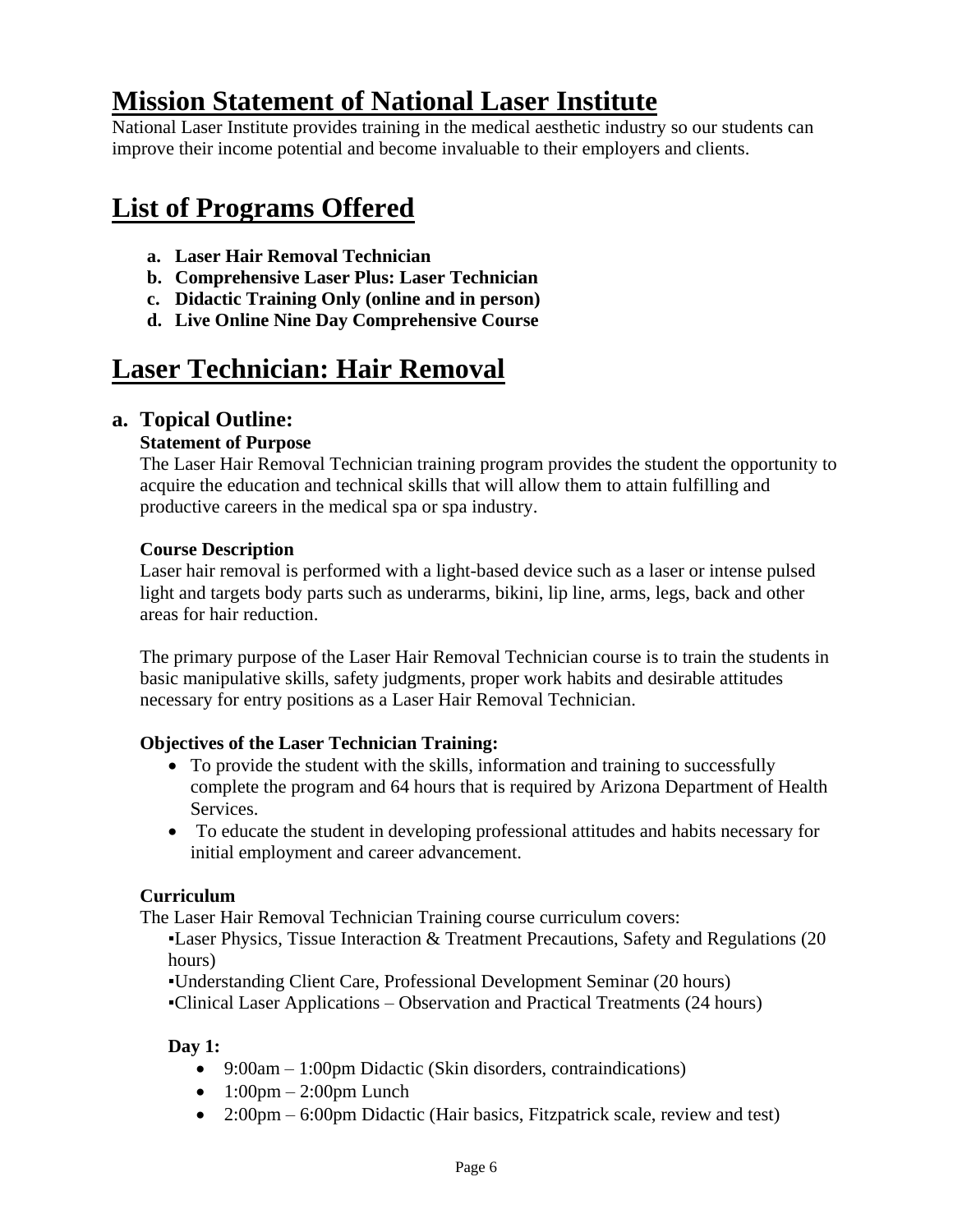# **Day 2:**

- 9:00am 1:00pm Didactic (Biophysics)
- $\bullet$  1:00pm 2:00pm Lunch
- 2:00pm 6:00pm Didactic (Biophysics continued, review and test)

### **Day 3:**

- 9:00am 1:00pm Didactic (Tissue interaction)
- $\bullet$  1:00pm 2:00pm Lunch
- 2:00pm 6:00pm Didactic (Sterilization and Disinfection, Review and Test)

### **Day 4:**

- 9:00am 1:00pm Didactic (Laser Safety)
- $\bullet$  1:00pm 2:00pm Lunch
- 2:00pm 6:00pm Didactic (Laser Safety continued, Review and Test)

# **Day 5:**

- 9:00am 1:00pm Didactic (IPL/Intense Pulsed Light)
- $\bullet$  1:00pm 2:00pm Lunch
- 2:00pm 6:00pm Didactic (Vascular and Benign lesions, Review and Test)

# **Day 6:**

- 9:00am 1:00pm Clinical laser hair removal hands on training
- $\bullet$  1:00pm 2:00pm Lunch
- 2:00pm 6:00pm Clinical laser hair removal hands on training

# **Day 7:**

- 9:00am 1:00pm Clinical laser hair removal hands on training
- $\bullet$  1:00pm 2:00pm Lunch
- 2:00pm 6:00pm Clinical laser hair removal hands on training

# **Day 8:**

- 9:00am 1:00pm Clinical laser hair removal hands on training
- $1:00 \text{pm} 2:00 \text{pm}$  Lunch
- 2:00pm 6:00pm Clinical laser hair removal hands on training

# **Units (N/A)**

64 Clock Hours of Training

# **Skills to be learned in Program:**

National Laser Institute provides thorough and reliable theoretical and practical instruction to successfully complete the program and 64 hours that is required by Arizona Department of Health Services and to educate the student in developing professional attitudes and habits necessary for initial employment and career advancement.

A student completing the National Laser Institute will learn a variety of both theoretical and practical skill that is required by Arizona Department of Health Services. These skills include: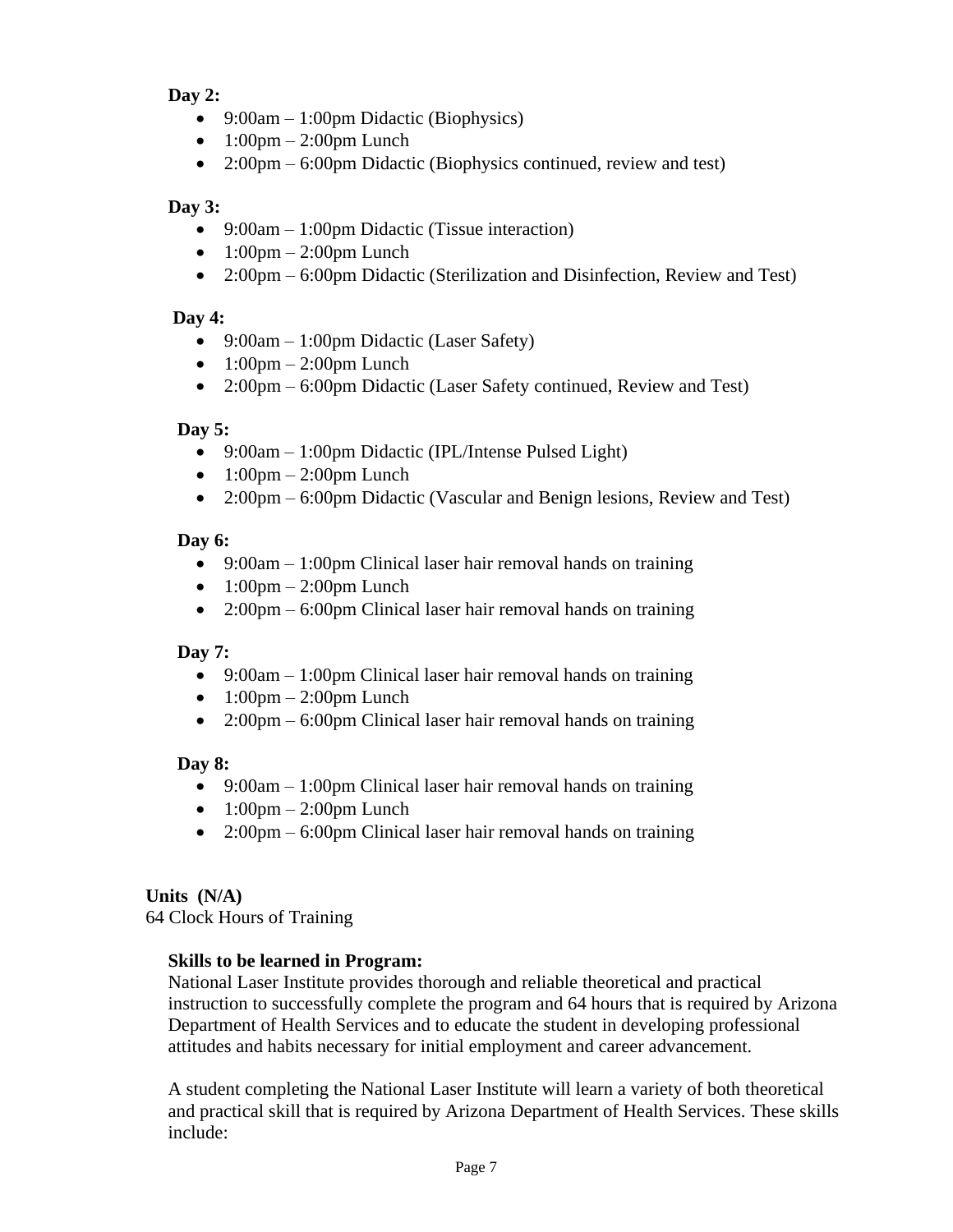- Technical Knowledge on Lasers:
- Biological effects of laser/Intense Pulsed Light
- Criteria for setting Maximum Permissible Exposure (MPE) levels
- Medical Considerations
- General Laser/Intense Pulsed Light safety
- Hands on Observation and Treatment of Hair Removal
	- o Twenty-four (24) hours of observing treatments
	- o Observation and use of leading laser and intense pulsed light devices from major manufacturers.
	- o A minimum of ten supervised treatments.

#### **Number of Clock Hours for the Program**

The Laser Technician Training is a sixty-four (64) hour training program with 40 hours of didactic training and 24 hours of observations and hands on treatments.

#### **b. Program Pre-requisites & Completion Requirements**

Applicants must be at least 18 years of age and submit a complete application for admission. Deposit \$200 (see pages 23-24 for refund policy)

#### **Admission Requirements**

National Laser Institute shall only admit students who satisfactorily demonstrate they are able to complete the NLI training. In order to be admitted each applicant must:

- 1. Pass an initial interview;
- 2. Submit a letter of recommendation;
- 3. Submit proof of graduation from High School (Diploma) or proof of having passed the General Education Test (GED); and
- 4. Submit official educational transcripts.

#### **Completion Requirements**

Students must pass a written exam on the didactic portion of the course with a minimum grade of at least 80% and pass a FINAL written and practical exam prior to graduation.

Students must pass all exams both written and practical in order to receive verification of completion and become a Laser Technician.

#### **c. Tuition Cost and Fees**

#### **Laser Technician (64 Hours)**

Tuition \$4,250.00

Tuition includes the cost of written materials and handouts. No additional fees will be assessed of students. Students are responsible for their own room and board. Optional reading may be purchased by students but is not required.

ALL TUITION RATES ARE SUBJECT TO CHANGE WITHOUT NOTICE. THE CHANGED RATES WILL BE APPLIED ON NEWLY SIGNED CONTRACTS AND WILL NOT AFFECT EXISTING CONTRACTS.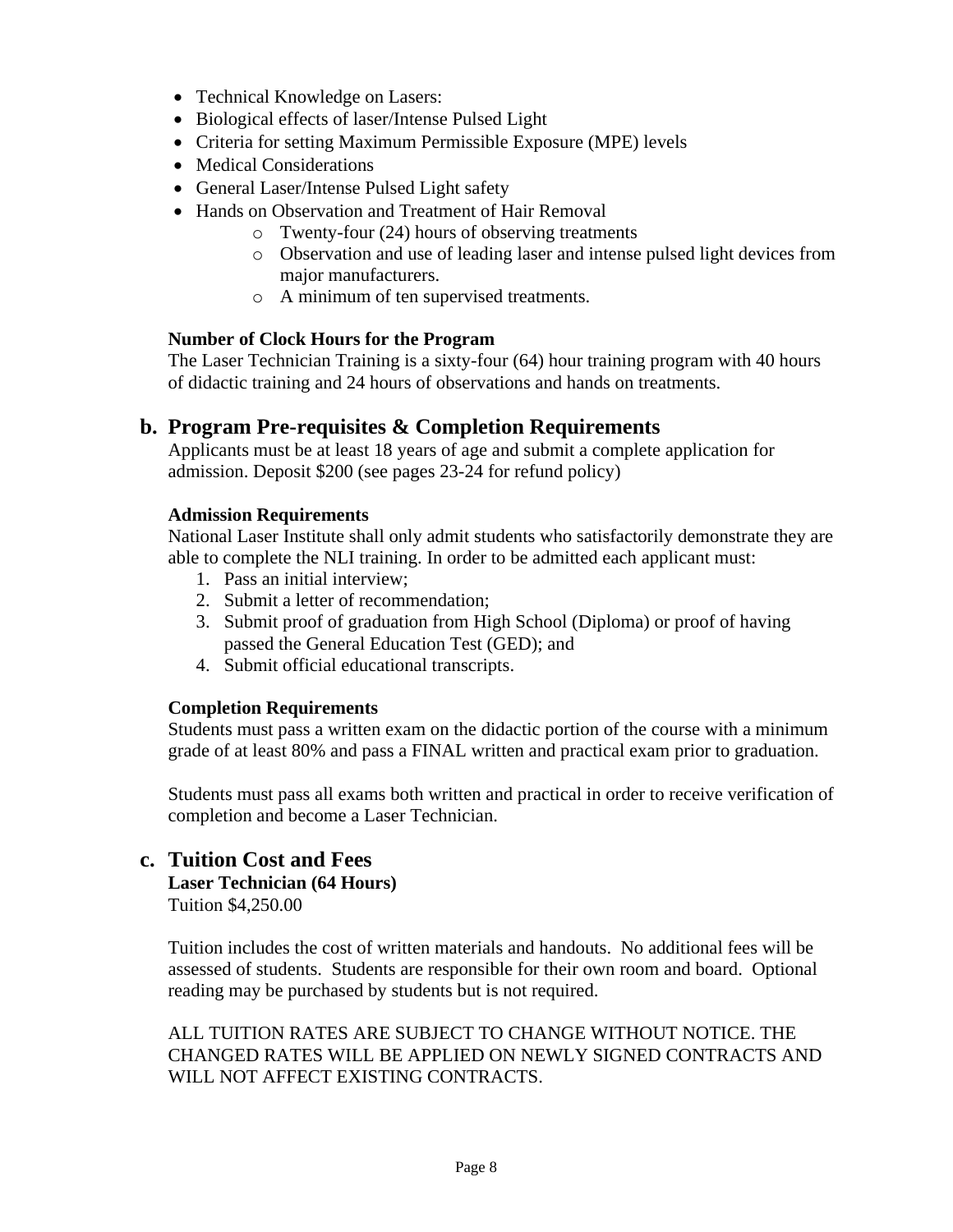# **d. Required Textbooks/Learning Materials National Laser Institute Reader**

A reader that includes chapters on each subject presented in the training will be given to each student free of charge. The material has been written and compiled by experts in the field specifically for this course of study.

# **e. Equipment/Technology Requirements**

National Laser Institute classes are held in a new state of the art facility suited for training the students according to rule *R4-39-302* and in compliance with state laws for planning, building, zoning, and fire codes.

Students are not required to have any previous experience using laser, Intense Pulsed Light or other light-based equipment.

The training will be performed using the following equipment:

- Light Evo Twain IPL, Laser, manufactured by Quanta
- Light Evo 755/1064 Laser, manufactured by Quanta
- Icon with Max G and Y IPL, manufactured by Cynosure
- GentleMax Pro 755/1064 Laser, manufactured by Syneron/Candela

# **f. Library Resources**

National Laser Institute has a series of reference books and publications that are available for students to study during their time at the training course. Some titles include:

- Procedures in Cosmetic Dermatology: Laser and Lights Volume 2
- Illustrated and Cutaneous Aesthetic and Laser Surgery
- Laser-Tissue Interactions: Fundamentals and Applications
- Manual of Cutaneous Laser Techniques
- Medical Users Guide to Laser Safety
- Laser Safety Policies and Procedures for Laser Operators
- ANSI Z136.1 (2000) Safe Use of Lasers
- Milady's Standard Textbook for Professional Estheticians

# **g. Clinical Training, Practicum and Special Features**

Students enrolled in the observation and treatment portion of the course will have the opportunity to spend 24 hours observing a variety of laser and/or Intense Pulsed Light hair removal procedures and treatments. Students will observe hair reduction techniques on the legs, underarms and bikini lines. The student will also perform a minimum of 10 hair removal treatments on volunteer models to solidify their base of knowledge.

# **h. Graduate Employment Opportunities**

National Laser Institute does not guarantee job placement to any of its students. Students trained in the Laser Technician program are qualified to work in Arizona Medical Spas and Medical Offices as Laser Technicians. Our graduates have the training and have met the requirements by the Arizona Department of Health Services (AZDHS) to work as a Laser Operator working under the supervision of a "licensed practitioner".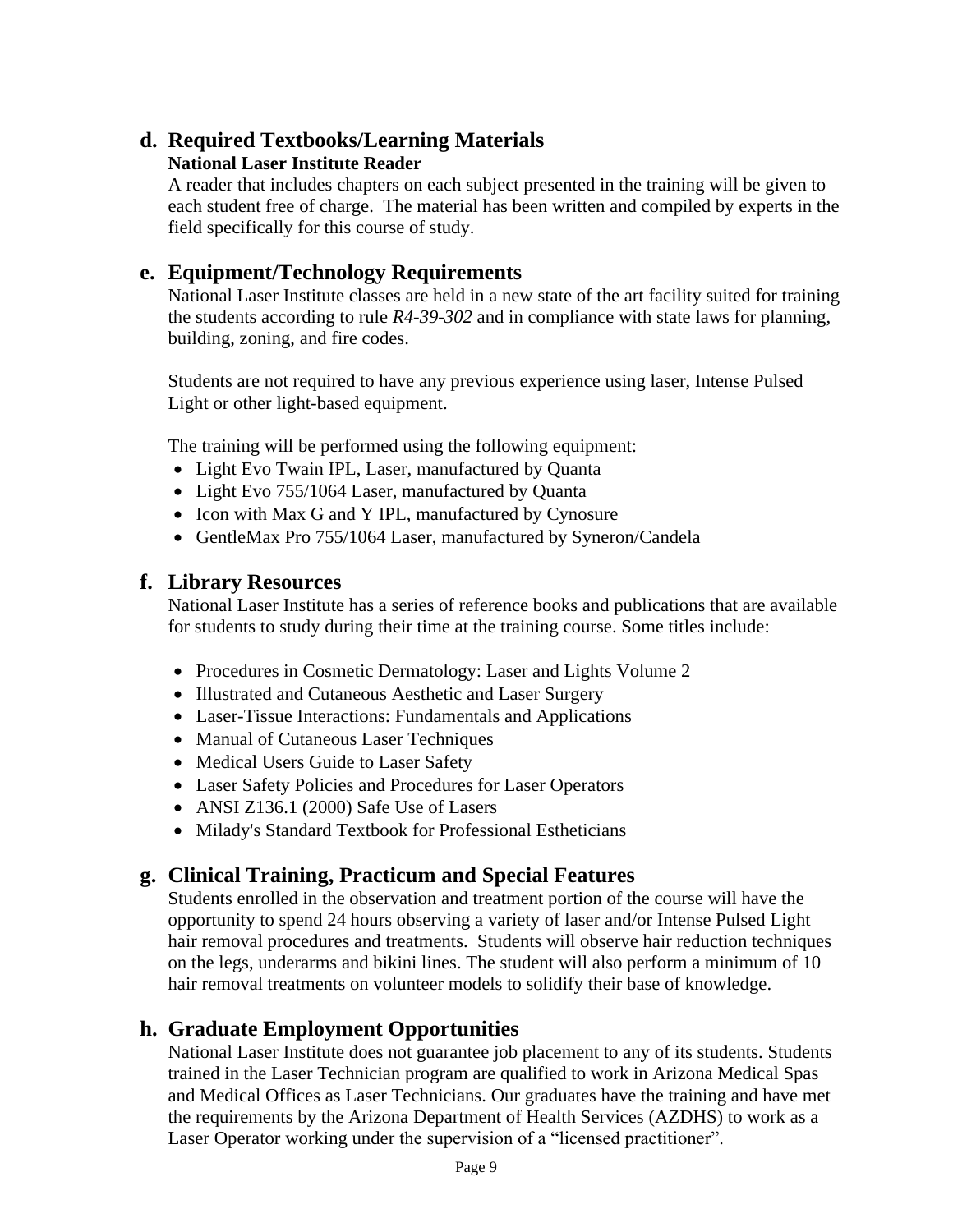# **i. Requirements for Graduates to Practice**

Graduates must work under the supervision of a "licensed practitioner" (medical director) and have completed the following:

- a. National Laser Institute's AZDHS approved medical laser assistant didactic training (in person or online) course of at least 40 hours in duration. Successful completion of the training program will be based on a test consisting of multiple-choice questions on subjects covered, with a minimum passing grade of 80%. The test will be provided by an individual who is eligible, through training experience, to apply for laser safety officer certification or is a certified laser safety officer.
- b. Completed a minimum of 24 hours of observation, conducted the direct supervision of a licensed practitioner; and
- c. Completed hands on experience of at least 10 cosmetic procedures, each type of procedure (laser hair removal). The hands-on experience shall be conducted under the direct supervision of a licensed practitioner.

# **Comprehensive Laser Plus: Laser Technician**

# a. **Topical Outline:**

# **Statement of Purpose**

The Comprehensive Laser Plus: Laser Technician

training program provides the student the opportunity to acquire the education and technical skills that will allow them to attain fulfilling and productive careers in the medical spa or spa industry.

This program delivers high quality education within a convenient time frame. The student is challenged in an environment with state-of-the-art training by providing an array of modern equipment and curriculum which reflects current industry standards.

NLI feels a deep responsibility to the students, parents, and business community which they serve and strives for excellence.

# **Course Description**

Laser hair removal is performed with a light-based device such as a laser or intense pulsed light and targets body parts such as underarms, bikini, lip line, arms, legs, back and other areas for hair reduction. Intense Pulsed Light/Photofacials are done with Intense Pulsed Light Equipment that is utilized for targeting various parts of the body for skin rejuvenation. Specifically, treatments on the face target age spots, capillary veins on the face to dilate, and rejuvenate skin imperfections on the face, chest, hands and other body parts look younger. In addition to hair removal and photofacial the student will be introduced to other medical aesthetic treatment modalities. These modalities include: Laser Acne treatments, Laser Cellulite Reduction, Radiofrequency, Skin Tightening, Non-ablative Laser treatments, Tattoo Removal, Lamprobe and Dermal Infusion and Microneedling Technologies.

The primarily purpose of the Comprehensive Laser Plus: Laser Technician course is to train the students in basic manipulative skills, safety judgments, proper work habits and desirable attitudes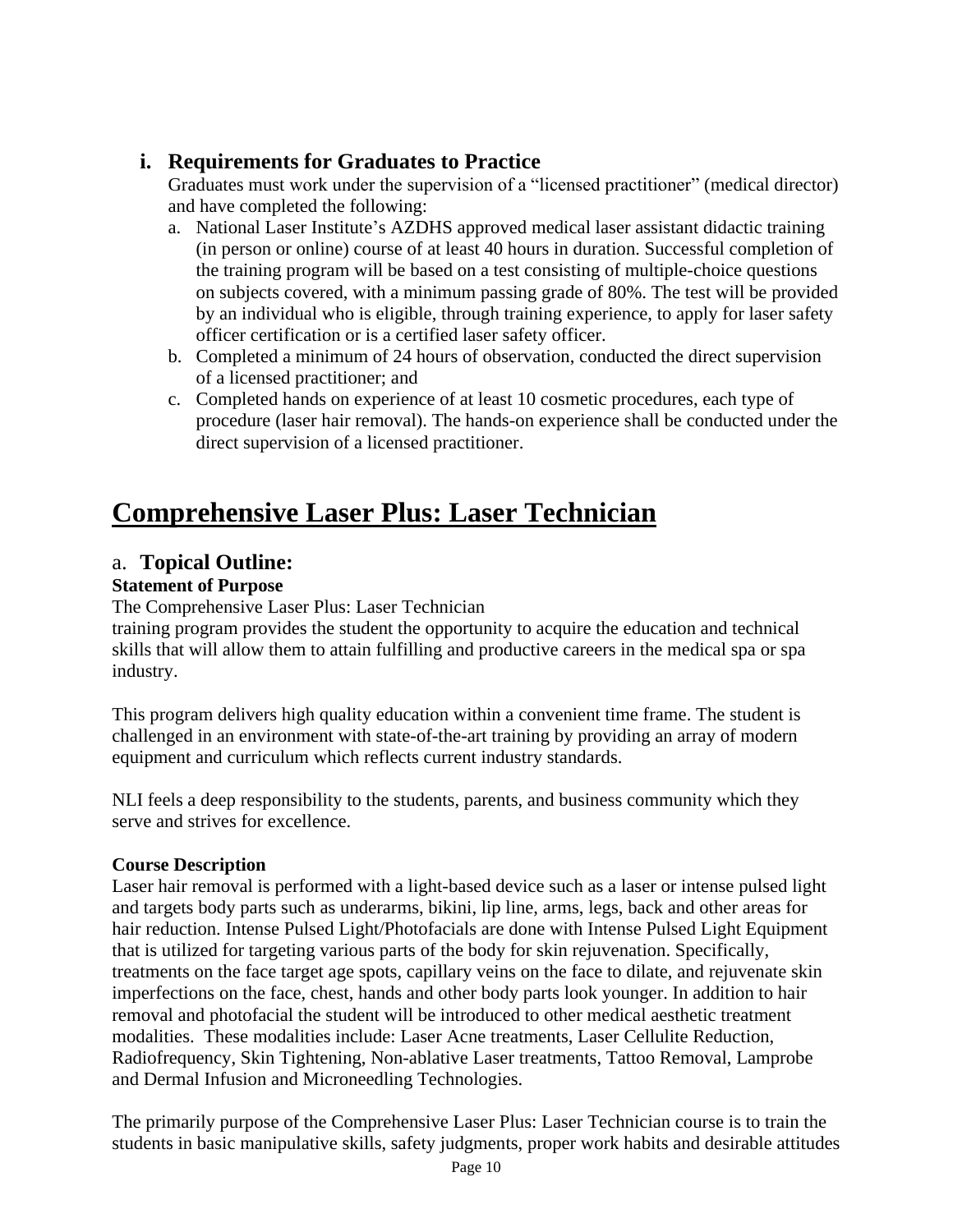necessary for entry positions as a Laser Hair Removal Technician. The Comprehensive Laser Plus: Laser Technician course consists of a minimum of 120 hours of instruction of both theoretical and practical skill development required by Arizona Department of Health Services. Theory and practice precede laboratory activities and student must complete the theory and practical for each exercise and receive a passing grade on each exercise before being allowed to participate in laboratory activities. Theory and practice are integrated throughout the course.

#### **Objectives of the Comprehensive Laser Plus: Laser Technician Training:**

- To provide the student with the skills, information and training through thorough and reliable theoretical and practical instruction to successfully complete the 40-hour didactic requirement (in person or online) of the Arizona Department of Health Services along with comprehensive hands on treatment practicums.
- To provide an introduction to advanced treatment modalities including Laser Hair Removal, Photofacial, Laser Acne treatments, Laser Cellulite Reduction, Radiofrequency, Skin Tightening, Non-ablative Laser treatments, Tattoo Removal, Lamprobe and Dermal Infusion and Microneedling Technologies.
- To educate the student in developing professional attitudes and habits necessary for initial employment and career advancement.

#### **b. Curriculum**

The Comprehensive Laser Plus: Laser Technician course curriculum covers several subjects during the 120-hour training. They include:

- Laser Physics, Tissue Interaction & Treatment Precautions, Safety and Regulations (20) hours)
- Understanding Client Care, Professional Development Seminar (20 hours)
- Clinical Laser Applications Observation and Practical Treatments (80 hours)

# **Day 1:**

- 9:00am 1:00pm Didactic (skin disorders, contraindication)
- $1:00 \text{pm} 2:00 \text{pm}$  Lunch
- 2:00pm 6:00pm Didactic (hair basics, Fitzpatrick scale, review and test)

#### **Day 2:**

- 9:00am 1:00pm Didactic (Biophysics)
- $\bullet$  1:00pm 2:00pm Lunch
- 2:00pm 6:00pm Didactic (Biophysics continued, review and test)

# **Day 3:**

- 9:00am 1:00pm Didactic (Tissue interaction)
- $\bullet$  1:00pm 2:00pm Lunch
- 2:00pm 6:00pm Didactic (Sterilization and disinfection, review and test)

#### **Day 4:**

- 9:00am 1:00pm Didactic (Laser Safety)
- $1:00 \text{pm} 2:00 \text{pm}$  Lunch
- 2:00pm 6:00pm Didactic (Laser Safety continued, review and test)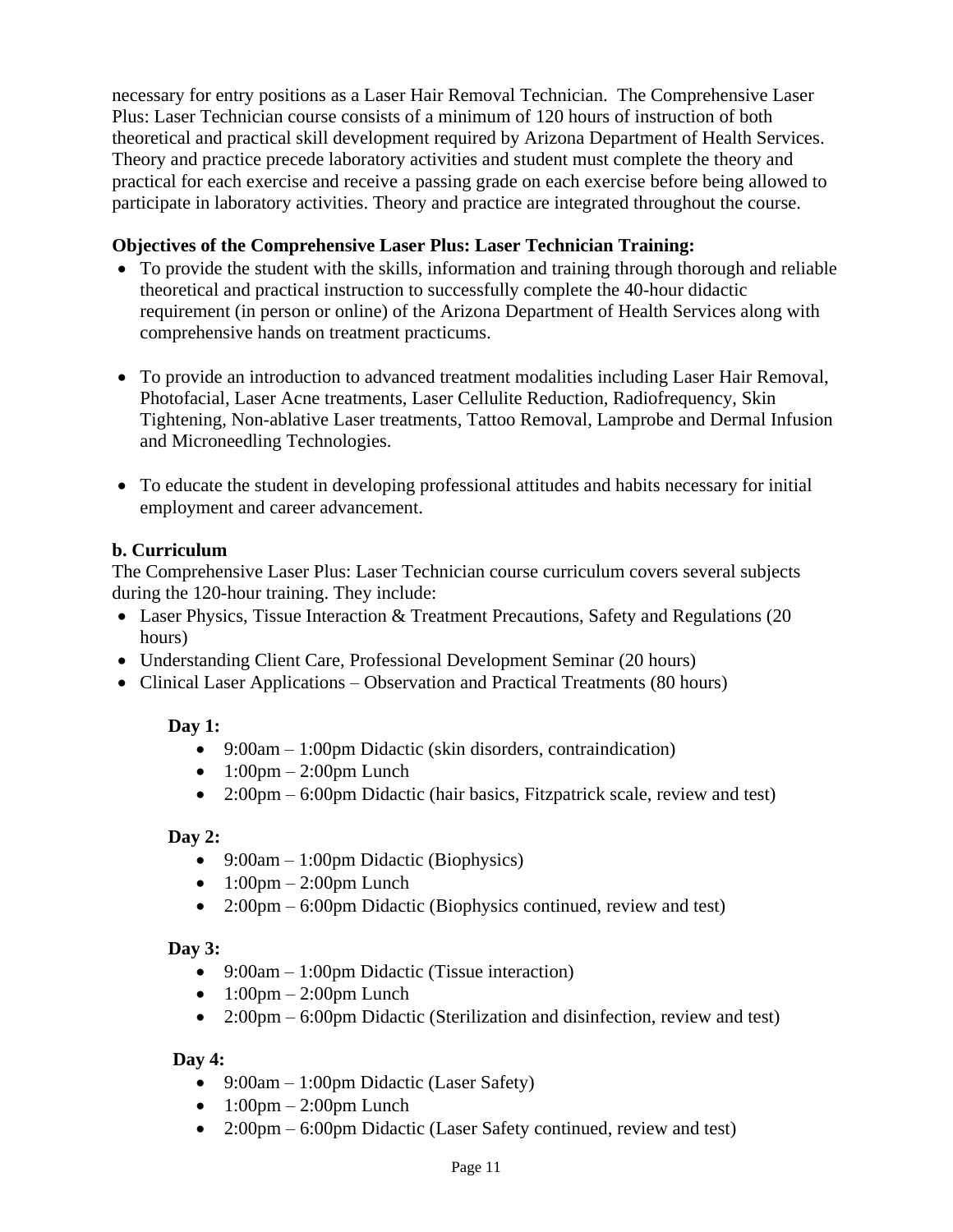#### **Day 5:**

- 9:00am 1:00pm Didactic (IPL Intense Pulsed Light)
- $\bullet$  1:00pm 2:00pm Lunch
- 2:00pm 6:00pm Didactic (Vascular and benign lesions, review and test)

#### **Day 6:**

- 9:00am 1:00pm Clinical hands on training (Laser Hair Removal)
- $\bullet$  1:00pm 2:00pm Lunch
- 2:00pm 6:00pm Clinical hands on training (Laser Hair Removal)

#### **Day 7:**

- 9:00am 1:00pm Clinical hands on training (Laser Hair Removal)
- $\bullet$  1:00pm 2:00pm Lunch
- 2:00pm 6:00pm Clinical hands on training (Laser Hair Removal)

#### **Day 8:**

- 9:00am 1:00pm Clinical hands on training (Laser Hair Removal)
- $\bullet$  1:00pm 2:00pm Lunch
- 2:00pm 6:00pm Clinical hands on training (Laser Hair Removal)

#### **Day 9:**

- 9:00am 1:00pm Clinical hands on training (Intense Pulsed Light)
- $\bullet$  1:00pm 2:00pm Lunch
- 2:00pm 6:00pm Clinical hands on training (Intense Pulsed Light)

# **Day 10:**

- 9:00am 1:00pm Clinical hands on training (Intense Pulsed Light)
- $\bullet$  1:00pm 2:00pm Lunch
- 2:00pm 6:00pm Clinical hands on training (Intense Pulsed Light)

#### **Day 11:**

- 9:00am 1:00pm Clinical hands on training (Non ablative skin resurfacing)
- $\bullet$  1:00pm 2:00pm Lunch
- 2:00pm 6:00pm Clinical hands on training (Non ablative skin resurfacing)

#### **Day 12:**

- 9:00am 1:00pm Clinical hands on training (Non ablative skin resurfacing)
- $\bullet$  1:00pm 2:00pm Lunch
- 2:00pm 6:00pm Clinical hands on training (Non ablative skin resurfacing)

#### **Day 13:**

- 9:00am 1:00pm Clinical hands on training (Non ablative skin resurfacing)
- $\bullet$  1:00pm 2:00pm Lunch
- 2:00pm 6:00pm Clinical hands on training (Non ablative skin resurfacing)

#### **Day 14:**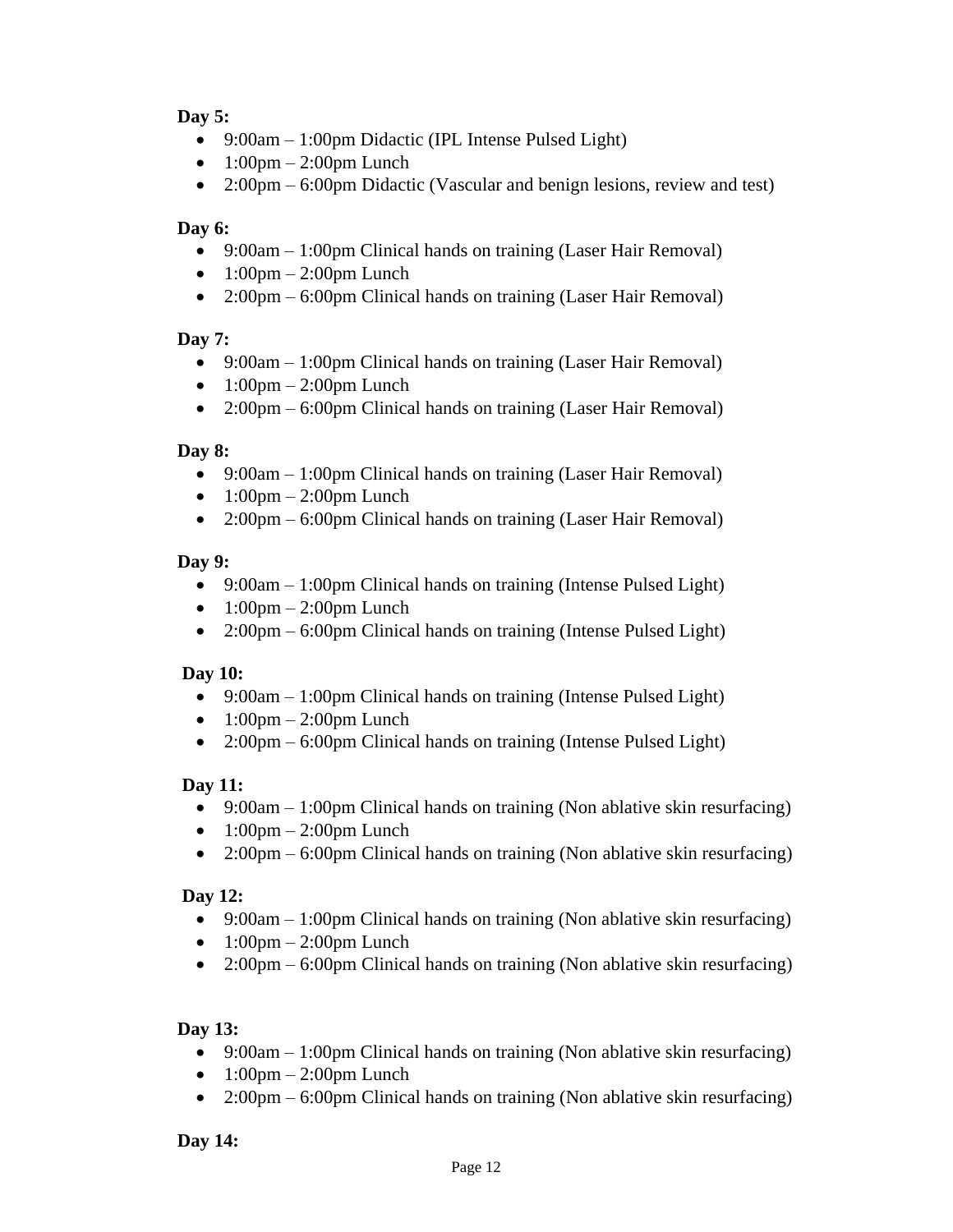- 9:00am 1:00pm Clinical hands on training (Tattoo Removal)
- $\bullet$  1:00pm 2:00pm Lunch
- 2:00pm 6:00pm Clinical hands on training (Cellulite reduction and skin tightening)

#### **Day 15:**

- 9:00am 1:00pm Clinical hands on training (Microneedling)
- $\bullet$  1:00pm 2:00pm Lunch
- 2:00pm 6:00pm Clinical hands on training (Microneedling)

#### **Units**

N/A 120 Clock Hours of Training (Total)

#### **Skills to be Learned in Program:**

National Laser Institute provides the student with the skills, information and training along with thorough and reliable theoretical and practical instruction to successfully complete the program and up to 120 hours to satisfy requirements by Arizona Department of Health Services and to educate the student in developing professional attitudes and habits necessary for initial employment and career advancement.

A student completing the National Laser Institute will learn a variety of both theoretical and practical skill that is required by Arizona Department of Health Services. These skills include:

- Technical Knowledge on Lasers:
- Biological effects of laser/Intense Pulsed Light
- Criteria for setting Maximum Permissible Exposure (MPE) levels
- Medical Considerations
- General Laser/Intense Pulsed Light safety
- Hands on Observation and Treatment of Hair Removal and Photofacial
	- o Twenty-four (24) hours of observing Hair Removal treatments
		- o Twenty-four (24) hours of observing Photofacial treatments
		- o Twenty-four (24) hours of observing Non-Ablative Skin Resurfacing.
		- o Observation and use of lasers from several leading laser and intense pulsed light manufacturers providing exposure to multiple types of equipment and wavelengths.
		- o A minimum of ten supervised in laser hair removal treatments.
		- o A minimum of ten supervised Photofacial treatments.
		- o A minimum of ten supervised Non-Ablative treatments.
		- o Introduction to advanced modalities to Tattoo Removal, Skin Tightening, Cellulite Reduction and Microneedling.

# **Number of Clock Hours for the Program**

The Comprehensive Laser Plus: Laser Technician Course is one hundred and twenty (120) hour training program with 40 hours of didactic training (online or in person) and 80 hours of observations and hands on treatments.

# **c. Program Pre-requisites & Completion Requirements**

Applicants must be at least 18 years of age and submit a complete application for admission. Deposit \$200 (see pages 23-24 for refund policy)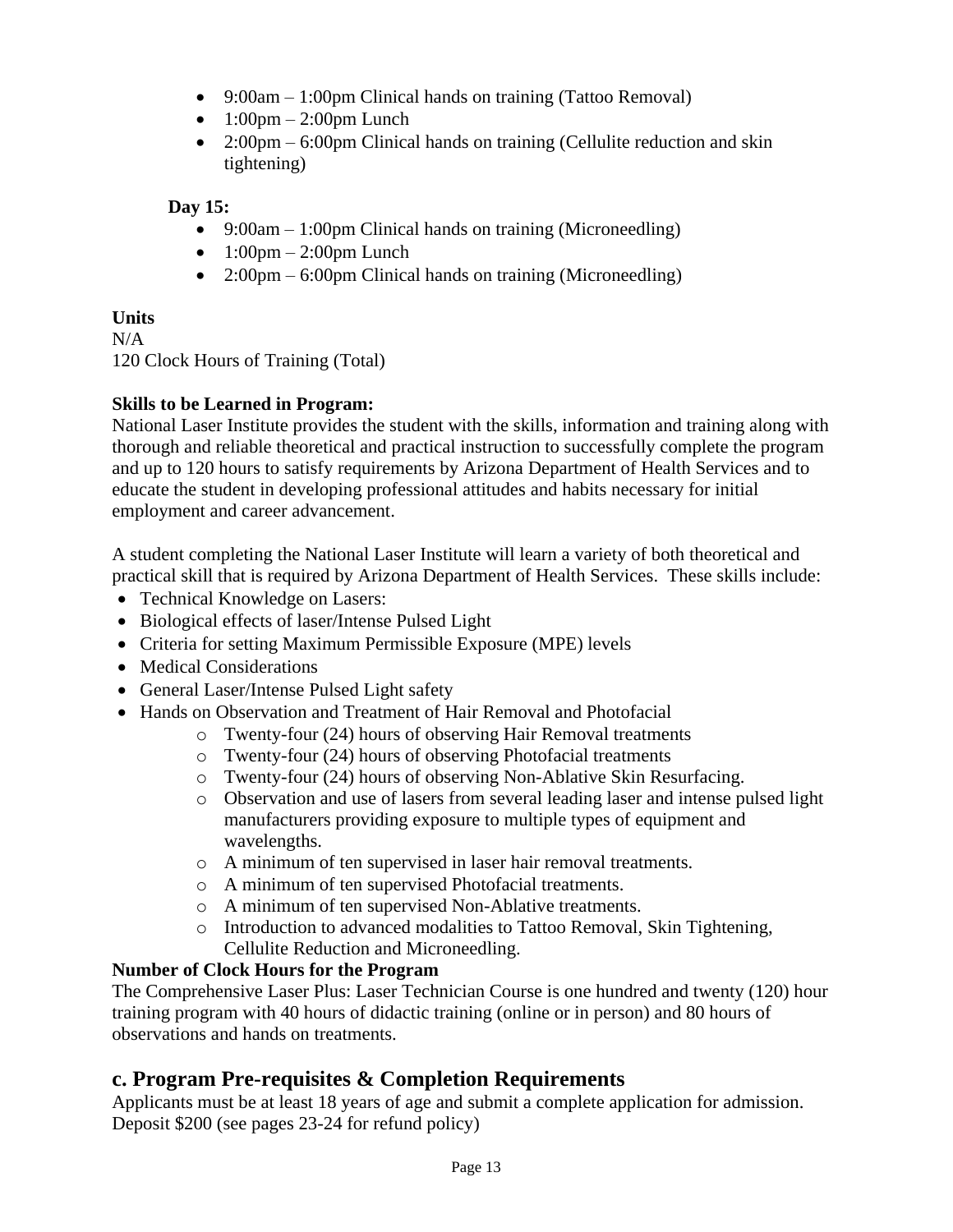#### **Admission Requirements**

National Laser Institute shall only admit students who satisfactorily demonstrate they are able to complete the NLI training. In order to be admitted each applicant must:

- 1. Pass an initial interview;
- 2. Submit a letter of recommendation;
- 3. Submit proof of graduation from High School (Diploma) or proof of having passed the General Education Test (GED); and
- 4. Submit official educational transcripts.

#### **Completion Requirements**

Students must pass a written exam on the didactic portion of the course with a minimum grade of at least 80% and pass a FINAL written and practical exam prior to graduation.

Students must pass all exams both written and practical in order to receive verification of completion and become a Laser Technician.

# **d. Tuition Cost and Fees**

#### **Intense Pulsed Light and Laser Technician (120 Hours)**

Tuition \$10,950 (15 days)

Tuition includes the cost of written materials and handouts. No additional fees will be assessed of students. Students are responsible for their own room and board. Optional reading may be purchased by students but is not required.

ALL TUITION RATES ARE SUBJECT TO CHANGE WITHOUT NOTICE. THE CHANGED RATES WILL BE APPLIED ON NEWLY SIGNED CONTRACTS AND WILL NOT AFFECT EXISTING CONTRACTS.

# **e. Required Textbooks/Learning Materials**

#### **National Laser Institute Reader**

A reader that includes chapters on each subject presented in the training will be given to each student free of charge. The material in this reader has been written and compiled by experts in the field specifically for this course of study.

# **f. Equipment/Technology Requirements**

National Laser Institute classes are held in a new state of the art facility furnished with chairs, desks and technology suited for training the students according to rule R4-39-302 and in compliance with state laws for planning, building, zoning, and fire codes.

Students are not required to have any previous experience using Laser, Intense Pulsed Light, or other light-based equipment.

The training will be performed using the following equipment:

- Evo Light 755/1064 Laser, manufactured by Ouanta
- Evo Light Twain IPL, manufactured by Quanta
- GentleMax Pro 755/1064 Laser, manufactured by Syneron/Candela
- Icon Max G and Y IPL, manufactured by Cynosure
- Icon 1540nm Fractional, manufactured by Cynosure
- Icon 2940nm, manufactured by Cynosure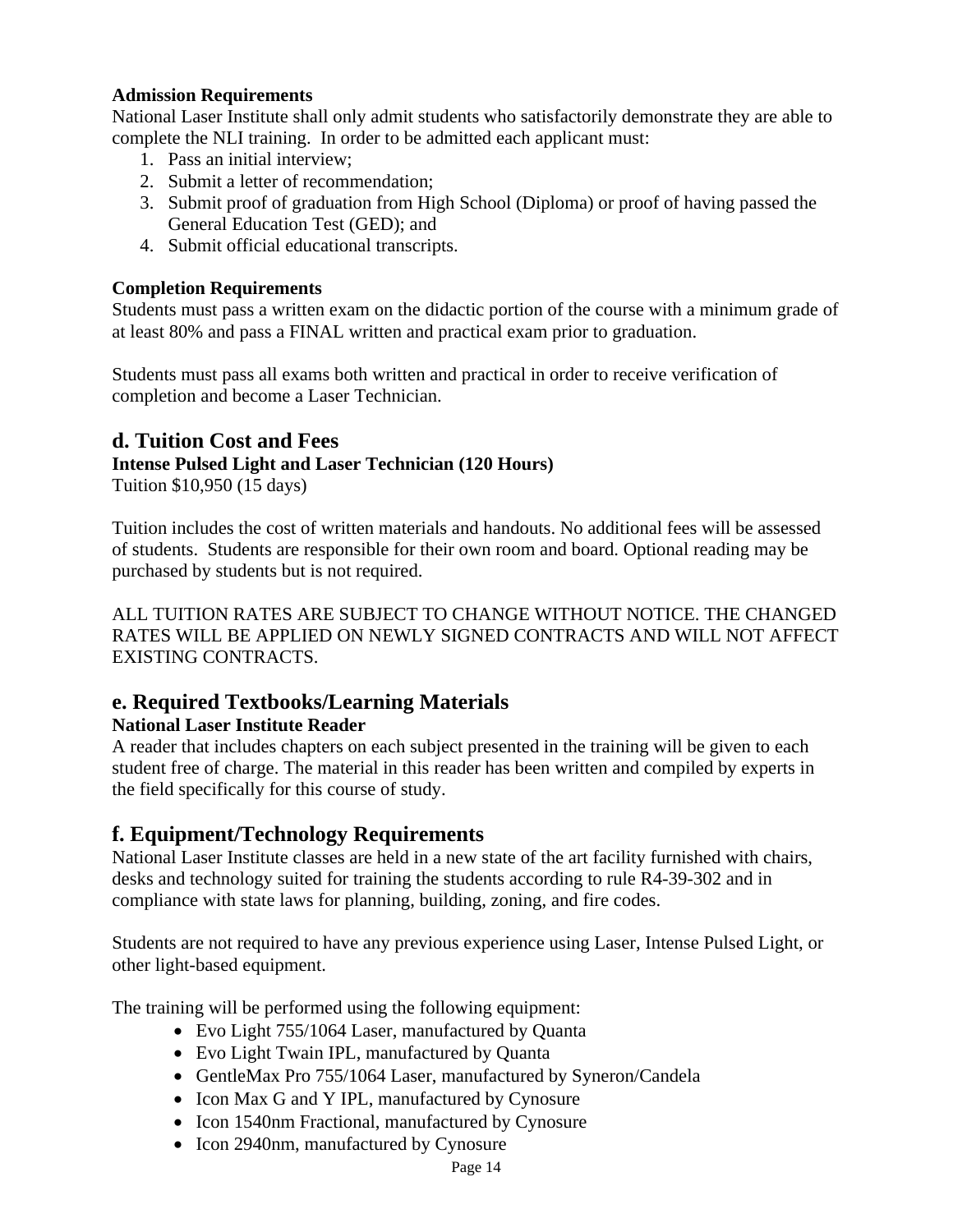- Tempsure skin tightening, manufactured by Cynosure
- Q-Plus T Tattoo Removal, manufactured by Quanta
- Etwo and E Matrix, manufactured by Syneron/Candela
- Velashape III, manufactured by Syneron/Candela

# **g. Library Resources**

National Laser Institute has a series of reference books and publications that are available for students to study during their time at the training course. Some titles include:

- Procedures in Cosmetic Dermatology: Laser and Lights Volume 2
- Illustrated and Cutaneous Aesthetic and Laser Surgery
- Laser-Tissue Interactions: Fundamentals and Applications
- Manual of Cutaneous Laser Techniques
- Medical Users Guide to Laser Safety
- Laser Safety Policies and Procedures for Laser Operators
- ANSI Z136.1 (2000) Safe Use of Lasers
- Milady's Standard Textbook for Professional Estheticians

# **h. Clinical Training, Practicum and Special Features**

Students enrolled in the observation and treatment portion of the course will have the opportunity to spend 80 hours assisting and practicing a variety of laser and Intense Pulsed Light procedures and treatments. This hands-on portion of the course is very important to ground their fundamentals that they learned in the didactic portion of the course and teach them practical skills. The student will also perform or assist in a minimum of 10 laser treatments and 10 Intense Pulsed Light treatments for several modalities to solidify their base of knowledge. The student will also be introduced to and perform a variety of treatment modalities including Laser Hair Removal, Laser Acne Treatments, Laser Cellulite Reduction, Radiofrequency, Skin Tightening, Non-Ablative Skin Resurfacing, Tattoo Removal and Microneedling.

# **i. Graduate Employment Opportunities**

National Laser Institute does not guarantee job placement to any of its students. Students trained in the Laser Technician program are qualified to work in Arizona Medical Spas and Medical Offices as Laser Technicians. Our graduates have the training and have met the requirements by the Arizona Department of Health Services (AZDHS) to work as a Laser/Intense Pulsed Light Operator working under the supervision of a "licensed practitioner".

# **j. Requirements for Graduates to Practice**

Graduates must work under the supervision of a "licensed practitioner" (medical director) and have completed the following:

- g. National Laser Institutes AZDHS approved medical laser assistant didactic training course of at least 40 hours in duration. Successful completion of the training program will be based on a test consisting of multiple-choice questions on subjects covered, with a minimum passing grade of 80%. The test will be provided by an individual who is eligible, through training experience, to apply for laser safety officer certification or is a certified laser safety officer.
- h. Completed a minimum of 70 hours of observation, conducted the direct supervision of a licensed practitioner; and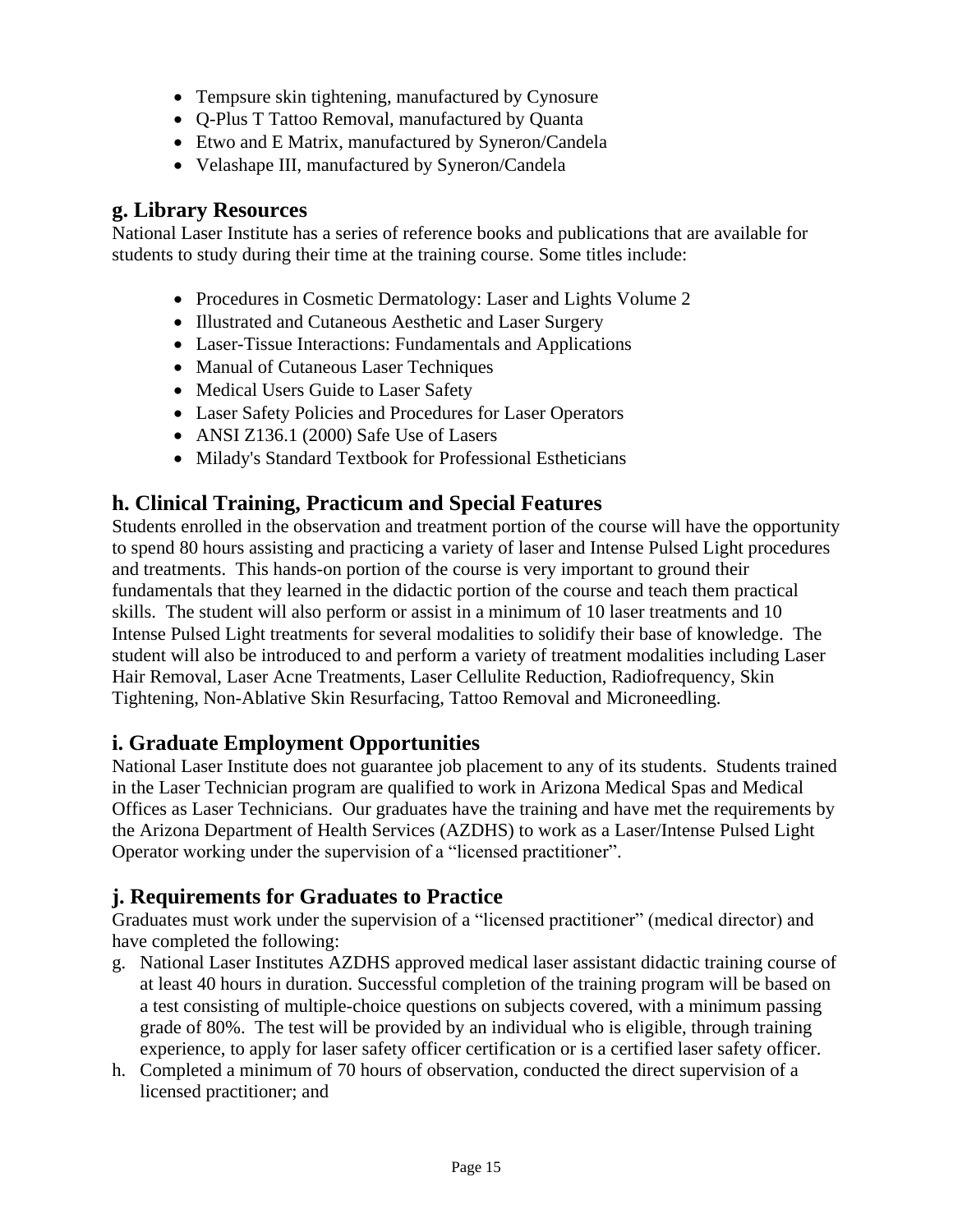- i. Completed hands on experience of at least 20 cosmetic procedures, at least10 procedures for hair removal and 10 procedures for Photofacial. The hands-on experience shall be conducted under the direct supervision of a licensed practitioner.
- j. Completed hands on experience in advanced treatment modalities.

# **Didactic Training Only**

# **a. Topical Outline:**

# **Statement of Purpose**

The Didactic Training Only program provides the student the opportunity to acquire the classroom education needed as required by the Arizona Department of Health Services and prepare them to do their observations and treatment. This training is an important first step for anyone interested in pursuing a career as a Laser Technician in the medical spa or spa industry.

# **Course Description**

The Didactic Training provides students with the academic background and foundation needed before a student participates in their practical training in Laser or Intense Pulsed Light. The course covers laser physics, tissue interaction, safety, medical considerations and client relations.

# **Objectives of the Didactic Training Only**

- To provide the student with the knowledge, information and understanding through thorough and reliable theoretical and academic instruction to successfully complete the program and 40 hours that is required by Arizona Department of Health Services.
- To educate the student in developing professional attitudes and habits necessary for initial employment and career advancement.

# **Curriculum**

The Laser/Intense Pulsed Light Technician Training course curriculum covers:

**Example 1.5** Laser Physics, Tissue Interaction & Treatment Precautions, Safety and Regulations (23 hours)

▪Understanding Client Care, Professional Development Seminar (23 hours)

# **Day 1:**

- 9:00am 1:00pm Didactic (skin disorders, contraindications)
- $1:00 \text{pm} 2:00 \text{pm}$  Lunch
- 2:00pm 6:00pm Didactic (hair basics, Fitzpatrick scale, review and test)

# **Day 2:**

- 9:00am 1:00pm Didactic (Biophysics)
- $\bullet$  1:00pm 2:00pm Lunch
- 2:00pm 6:00pm Didactic (Biophysics continued, review and test)

# **Day 3:**

- 9:00am 1:00pm Didactic (Tissue interaction)
- $1:00 \text{pm} 2:00 \text{pm}$  Lunch
- 2:00pm 6:00pm Didactic (Sterilization and disinfection, review and test)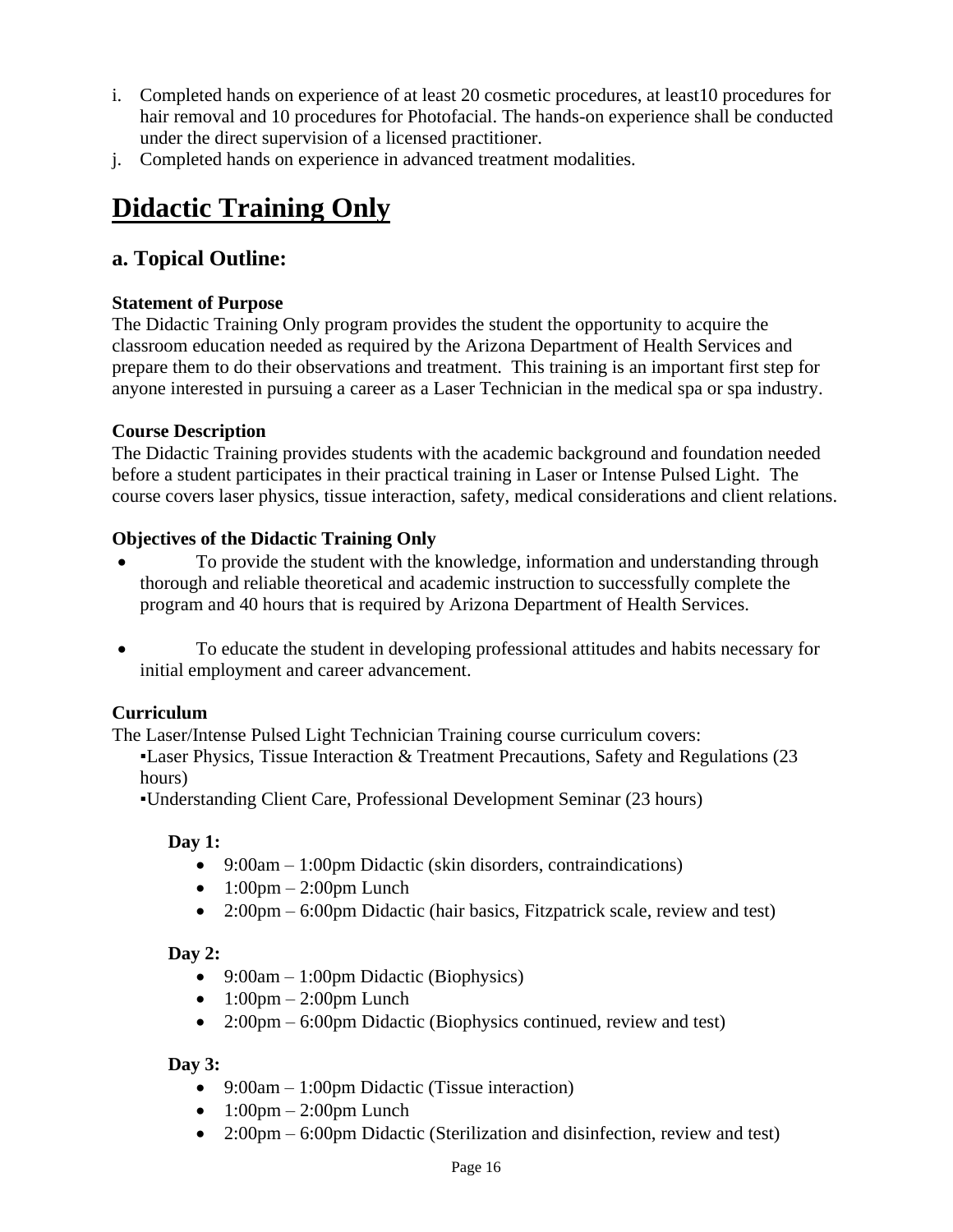# **Day 4:**

- 9:00am 1:00pm Didactic (Laser Safety)
- $\bullet$  1:00pm 2:00pm Lunch
- 2:00pm 6:00pm Didactic (Laser Safety continued, review and test)

# **Day 5:**

- 9:00am 1:00pm Didactic (IPL Intense Pulse Light)
- $\bullet$  1:00pm 2:00pm Lunch
- 2:00pm 6:00pm Didactic (Vascular and benign lesions, review and test)

# **Units**

N/A - 46 Clock Hours of Training

# **Skills to be Learned in Program:**

National Laser Institute provides the student with the information and training to successfully complete the academic program and 40 hours that is required by Arizona Department of Health Services and to educate the student in developing professional attitudes and knowledge necessary for initial employment and career advancement.

The course includes:

- Technical Knowledge on Lasers:
- Biological effects of laser/Intense Pulsed Light
- Criteria for setting Maximum Permissible Exposure (MPE) levels
- Medical Considerations
- General Laser/Intense Pulsed Light safety

# **Number of Clock Hours for the Program**

The Didactic Training Only is a forty-six (46) hour didactic training program.

# **b. Program Pre-requisites & Completion Requirements**

Applicants must be at least 18 years of age and submit a complete application for admission. Deposit \$200 (see pages 23-24 for refund policy)

# **Admission Requirements**

National Laser Institute shall only admit students who satisfactorily demonstrate they are able to complete the NLI training. In order to be admitted each applicant must:

- 1. Pass an initial interview;
- 2. Submit a letter of recommendation;
- 3. Submit proof of graduation from High School (Diploma) or proof of having passed the General Education Test (GED); and
- 4. Submit official educational transcripts.

# **Completion Requirements**

Students must pass a written exam on the didactic portion of the course with a minimum grade of at least 80% and pass a FINAL written exam prior to graduation.

Students must pass all exams in order to pass course and be eligible for observations and hands on treatment training.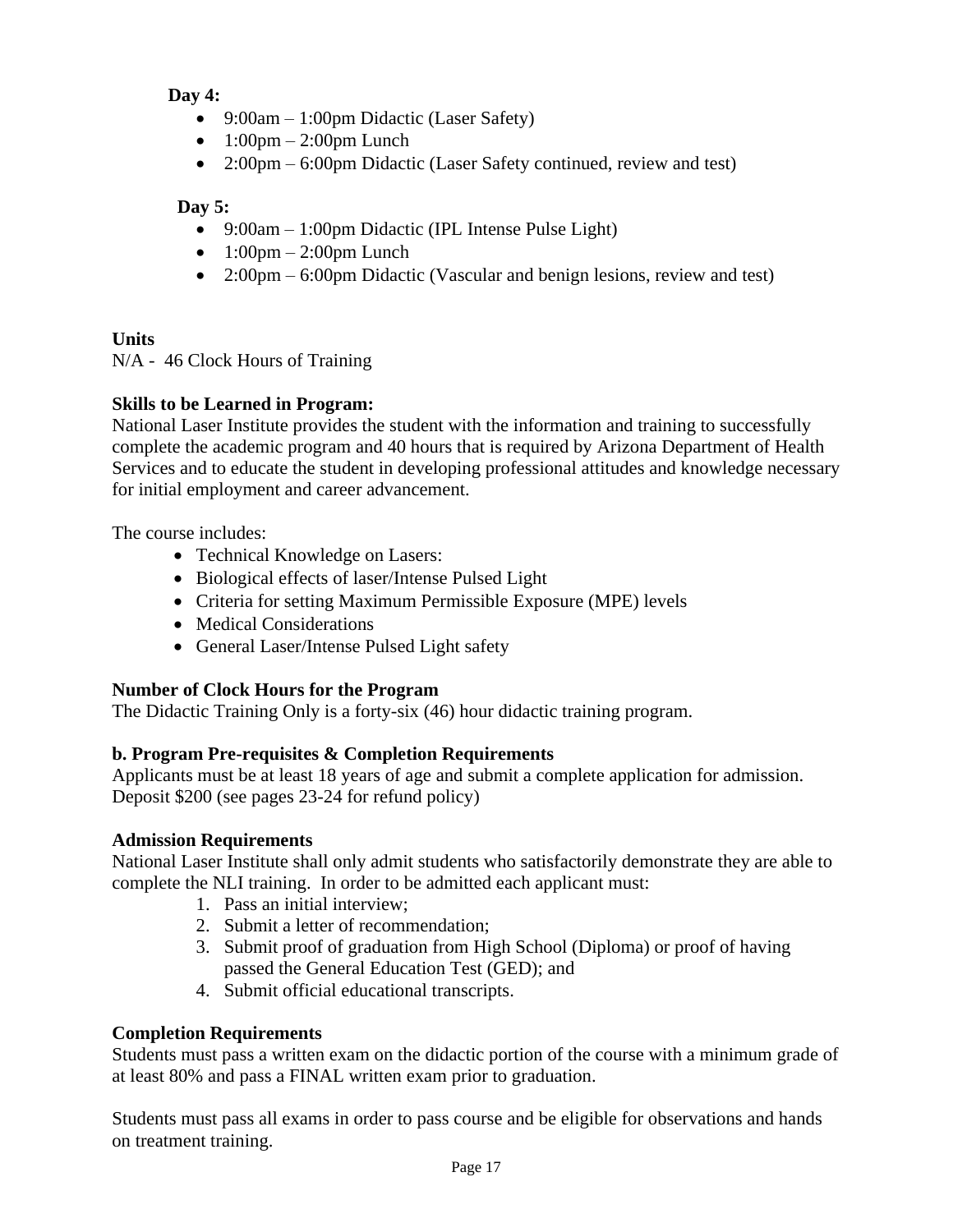#### **c. Tuition Cost and Fees Didactic Training Only (46 Hours)** Tuition \$1,000.00

Tuition includes the cost of written materials and handouts. No additional fees will be assessed of students. Students are responsible for their own room and board. Optional reading may be purchased by students but is not required.

ALL TUITION RATES ARE SUBJECT TO CHANGE WITHOUT NOTICE. THE CHANGED RATES WILL BE APPLIED ON NEWLY SIGNED CONTRACTS AND WILL NOT BE AFFECT EXISTING CONTRACTS.

#### **d. Required Textbooks/Learning Materials National Laser Institute Reader**

A reader that includes chapters on each subject presented in the training will be given to each student free of charge. The material in this reader has been written and compiled by experts in the field specifically for this course of study.

#### **e. Equipment/Technology Requirements**

National Laser Institute classes are held in a new state of the art facility furnished with chairs, desks and technology suited for training the students according to rule R4-39-302 and in compliance with state laws for planning, building, zoning, and fire codes.

#### **f. Library Resources**

National Laser Institute has a series of reference books and publications that are available for students to study during their time at the training course. Some titles include:

- Procedures In Cosmetic Dermatology: Laser and Lights Volume 2
- Illustrated and Cutaneous Aesthetic and Laser Surgery
- Laser-Tissue Interactions: Fundamentals and Applications
- Manual of Cutaneous Laser Techniques
- Medical Users Guide to Laser Safety
- Laser Safety Policies and Procedures for Laser Operators
- ANSI Z136.1 (2000) Safe Use of Lasers
- Milady's Standard Textbook for Professional Estheticians

#### **g. Clinical Training, Practicum and Special Features**

The Didactic training does not include a practicum.

#### **h. Graduate Employment Opportunities**

National Laser Institute does not guarantee job placement to any of its students. Students trained in the Didactic Only course have completed the didactic learning requirements of the Arizona Department of Health Services (AZDHS).

#### **i. Requirements for Graduates to Practice**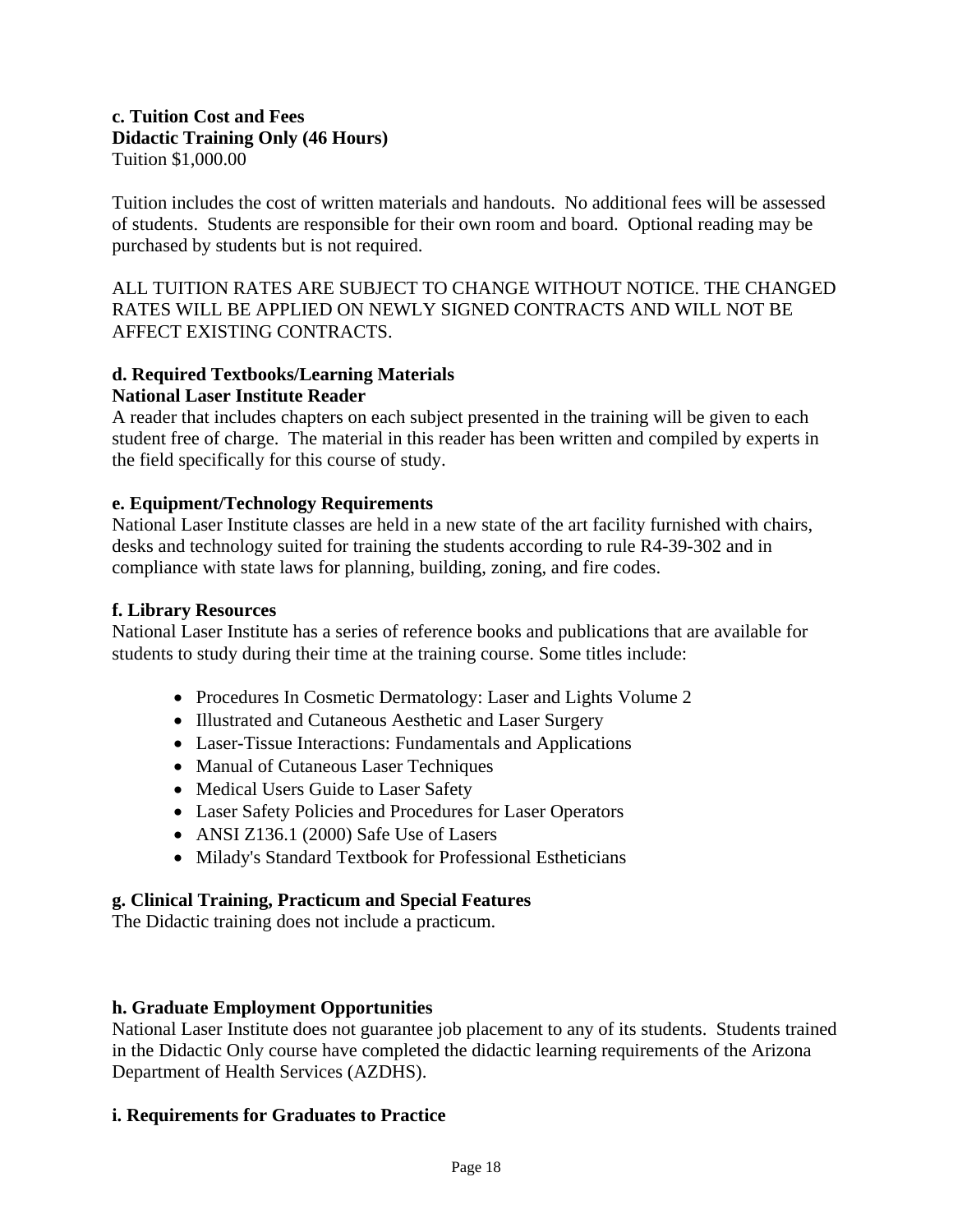The Didactic Training does not allow a student to practice. Graduates must complete additional practical training requirements in order to practice.

# **Nine Day Comprehensive Cosmetic Laser -Live Online**

*This course option is applicable to Non-Arizona Residents only*

# **a. Topical Outline:**

# **Statement of Purpose**

The Nine Day Comprehensive Cosmetic Laser -Live Online Course provides the student the opportunity to acquire the education needed as required by the Arizona Department of Health Services and prepare them to do their observations and treatment. This training is for anyone interested in pursuing a career as a Laser Technician in the medical spa or spa industry.

#### **Course Description**

The Nine Day Comprehensive Cosmetic Laser -Live Online Course provides students with the academic background and foundation needed before a student participates in their practical training in Laser or Intense Pulsed Light. The course covers laser physics, tissue interaction, safety, medical considerations and client relations.

#### **Objectives of the Online Comprehensive Course**

- To provide the student with the knowledge, information and understanding through thorough and reliable theoretical and academic instruction to successfully complete the program and 40 hours that is required by Arizona Department of Health Services.
- To educate the student in developing professional attitudes and habits necessary for initial employment and career advancement.

#### **Curriculum**

The Nine Day Comprehensive Cosmetic Laser-Live Online course curriculum covers:

▪Laser Physics, Tissue Interaction & Treatment Precautions, Safety and Regulations (20 hours)

▪Understanding Client Care, Professional Development Seminar (20 hours)

▪Clinical Laser Applications –Online Observation (24 hours)

# **Day 1:**

- 9:00am 1:00pm Didactic (skin disorders, contraindications)
- $\bullet$  1:00pm 2:00pm Lunch
- 2:00pm 6:00pm Didactic (hair basics, Fitzpatrick scale, review and test)

# **Day 2:**

- 9:00am 1:00pm Didactic (Biophysics)
- $\bullet$  1:00pm 2:00pm Lunch
- 2:00pm 6:00pm Didactic (Biophysics continued, review and test)

# **Day 3:**

- 9:00am 1:00pm Didactic (Tissue interaction)
- $\bullet$  1:00pm 2:00pm Lunch
- 2:00pm 6:00pm Didactic (Sterilization and disinfection, review and test)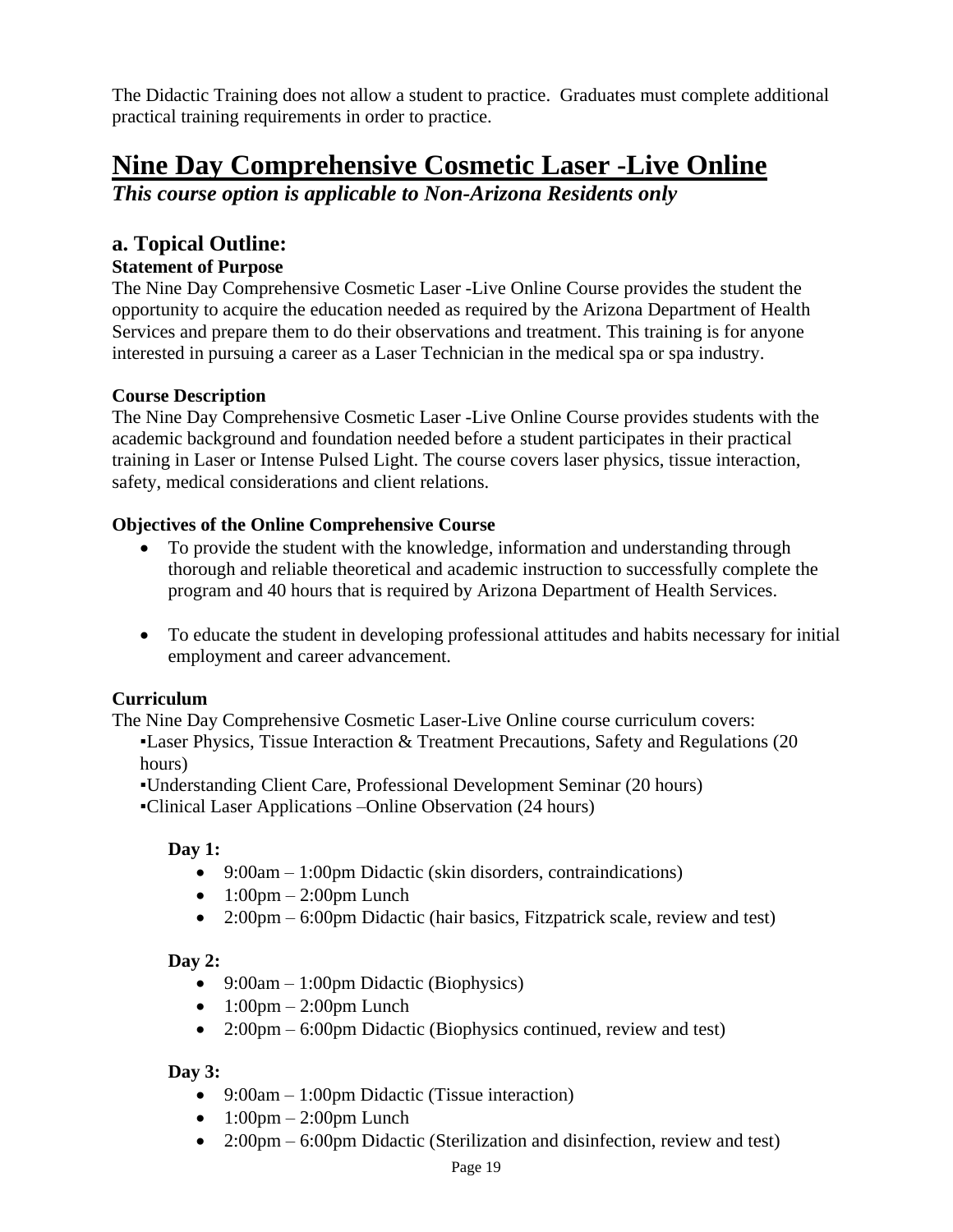#### **Day 4:**

- 9:00am 1:00pm Didactic (Laser Safety)
- $\bullet$  1:00pm 2:00pm Lunch
- 2:00pm 6:00pm Didactic (Laser Safety continued, review and test)

# **Day 5:**

- 9:00am 1:00pm Didactic (IPL Intense Pulse Light)
- $\bullet$  1:00pm 2:00pm Lunch
- 2:00pm 6:00pm Didactic (Vascular and benign lesions, review and test)

#### **Day 6:**

- 9:00am 12:00pm Laser Hair Reduction
- $12:00 \text{pm} 1:00 \text{pm}$  Lunch
- 1:00pm 4:00pm eMatrix Radio Frequency

# **Day 7:**

- 9:00am  $12:00$ pm Photofacial
- $\bullet$  12:00pm 1:00pm Lunch
- 1:00pm 4:00pm Cellulite Reduction and Coolsculpt

#### **Day 8:**

- 9:00am 12:00pm 1540 Fractional Laser
- $\bullet$  12:00pm 1:00pm Lunch
- $1:00 \text{pm} 4:00 \text{pm}$  Skin Tightening

# **Day 9:**

- 9:00am 12:00pm Microneedling
- $\bullet$  12:00pm 1:00pm Lunch
- 1:00pm 4:00pm Laser Tattoo Removal

# **Units**

N/A - 64 Clock Hours of Training

#### **Skills to be Learned in Program:**

National Laser Institute provides thorough and reliable theoretical and practical instruction to successfully complete the program and 72 hours that is required by Arizona Department of Health Services and to educate the student in developing professional attitudes and habits necessary for initial employment and career advancement.

A student completing the National Laser Institute will learn a variety of both theoretical and practical skill that is required by Arizona Department of Health Services. These skills include:

- Technical Knowledge on Lasers:
- Biological effects of laser/Intense Pulsed Light
- Criteria for setting Maximum Permissible Exposure (MPE) levels
- Medical Considerations
- General Laser/Intense Pulsed Light safety
- Online Observation and Treatment of Hair Removal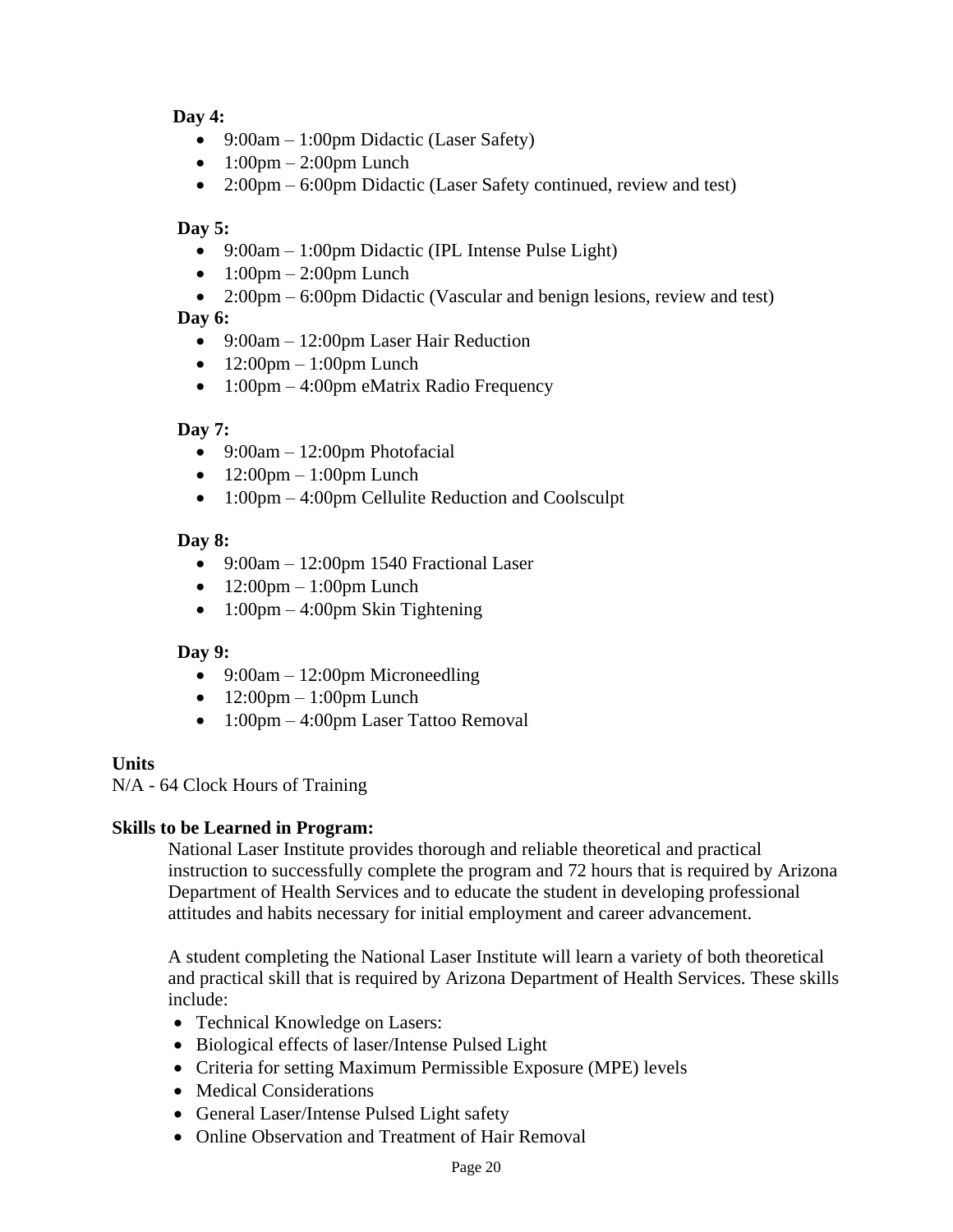#### **Number of Clock Hours for the Program**

The Online training is a sixty-four (64) hour Comprehensive training program.

# **b. Program Pre-requisites & Completion Requirements**

Applicants must be at least 18 years of age and submit a complete application for admission. Deposit \$200 (see pages 23-24 for refund policy)

#### **Admission Requirements**

National Laser Institute shall only admit students who satisfactorily demonstrate they are able to complete the NLI training. In order to be admitted each applicant must:

- 5. Pass an initial interview;
- 6. Submit a letter of recommendation;
- 7. Submit proof of graduation from High School (Diploma) or proof of having passed the General Education Test (GED); and
- 8. Submit official educational transcripts.

#### **Completion Requirements**

Students must pass a written exam on the didactic portion of the course with a minimum grade of at least 80% and pass a FINAL written exam prior to graduation.

Students must pass all exams in order to pass course and be eligible for observations and hands on treatment training.

#### **c. Tuition Cost and Fees Didactic Training Only (64 Hours)** Tuition \$4,500

Tuition includes the cost of written materials and handouts. No additional fees will be assessed of students. Students are responsible for their own room and board. Optional reading may be purchased by students but is not required.

ALL TUITION RATES ARE SUBJECT TO CHANGE WITHOUT NOTICE. THE CHANGED RATES WILL BE APPLIED ON NEWLY SIGNED CONTRACTS AND WILL NOT BE AFFECT EXISTING CONTRACTS.

# **d. Required Textbooks/Learning Materials**

#### **National Laser Institute Reader**

A reader that includes chapters on each subject presented in the training will be given to each student free of charge. The material in this reader has been written and compiled by experts in the field specifically for this course of study.

# **e. Equipment/Technology Requirements**

National Laser Institute classes are held online. Students will be required to have access to online course through devices provided by them.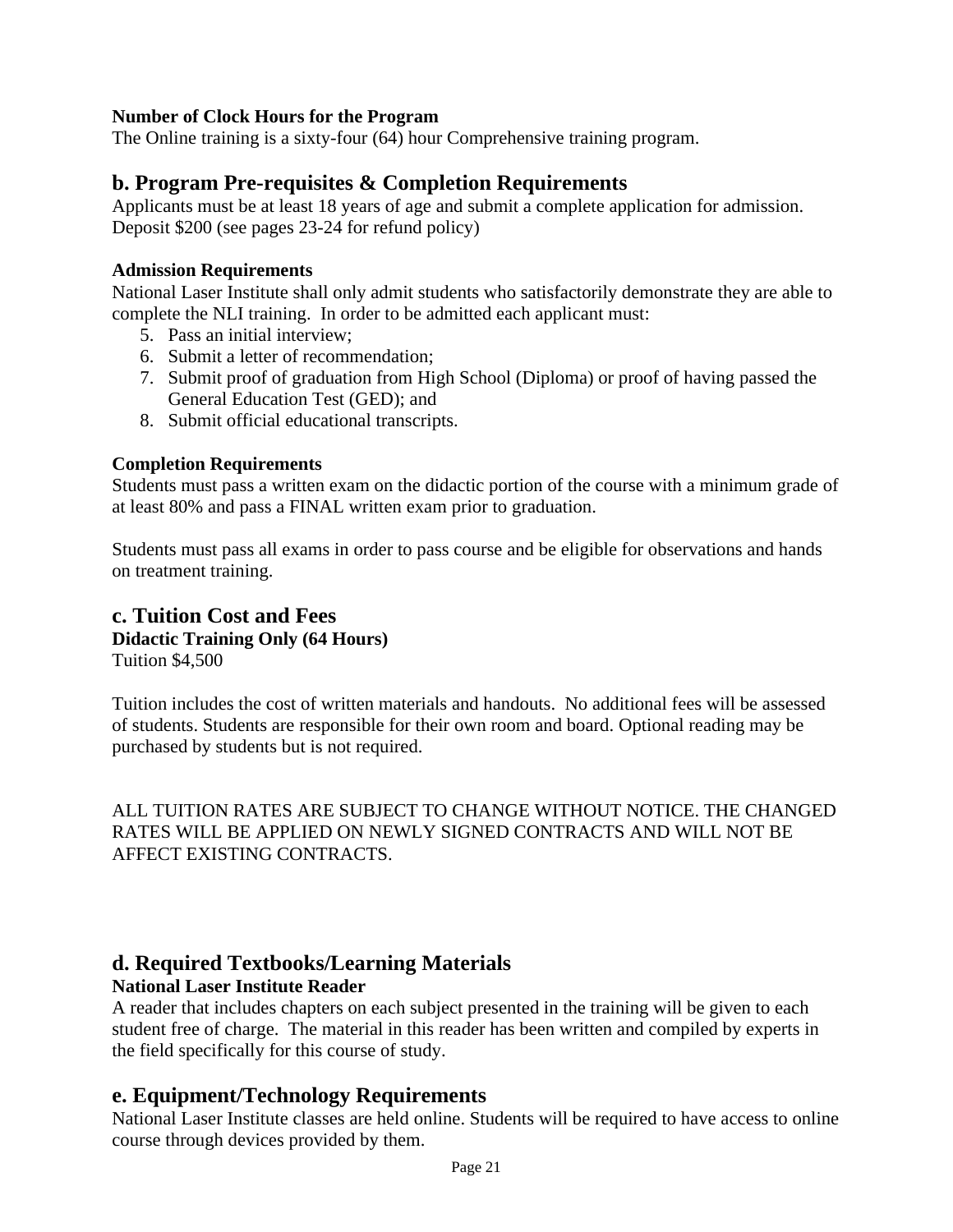# **f. Library Resources**

National Laser Institute has a series of reference books and publications that are available for students to study during their time at the training course. Some titles include:

- Procedures In Cosmetic Dermatology: Laser and Lights Volume 2
- Illustrated and Cutaneous Aesthetic and Laser Surgery
- Laser-Tissue Interactions: Fundamentals and Applications
- Manual of Cutaneous Laser Techniques
- Medical Users Guide to Laser Safety
- Laser Safety Policies and Procedures for Laser Operators
- ANSI Z136.1 (2000) Safe Use of Lasers
- Milady's Standard Textbook for Professional Estheticians

# **g. Clinical Training, Practicum and Special Features**

The Online training does not include a practicum.

# **h. Graduate Employment Opportunities**

National Laser Institute does not guarantee job placement to any of its students. Students trained in the Didactic Only course have completed the didactic learning requirements of the Arizona Department of Health Services (AZDHS).

# **i. Requirements for Graduates to Practice**

The Didactic Training does not allow a student to practice. Graduates must complete additional practical training requirements in order to practice.

# **Allowable Student Tuition Reductions & Scholarships**

Tuition for National Laser Institute Laser Technician is:

- \$4,250 for 64 hours Laser/Intense Pulsed Light Technician: Hair Removal
- \$10,950 for 120 hours Comprehensive Laser Plus (Laser and IPL Technician)
- \$1,000 for 40 hours Didactic Only Training
- \$4500 for 64 hours Comprehensive Cosmetic Laser -Live Online

National Laser Institute offers scholarships in amounts ranging from \$200 to \$2,500. All students are eligible to apply. The scholarships are to promote diversity and are awarded according the scholarship policy listed below.

# **Available Student Payment Schedules**

Students must pay their tuition in full two weeks in advance of attending the training program.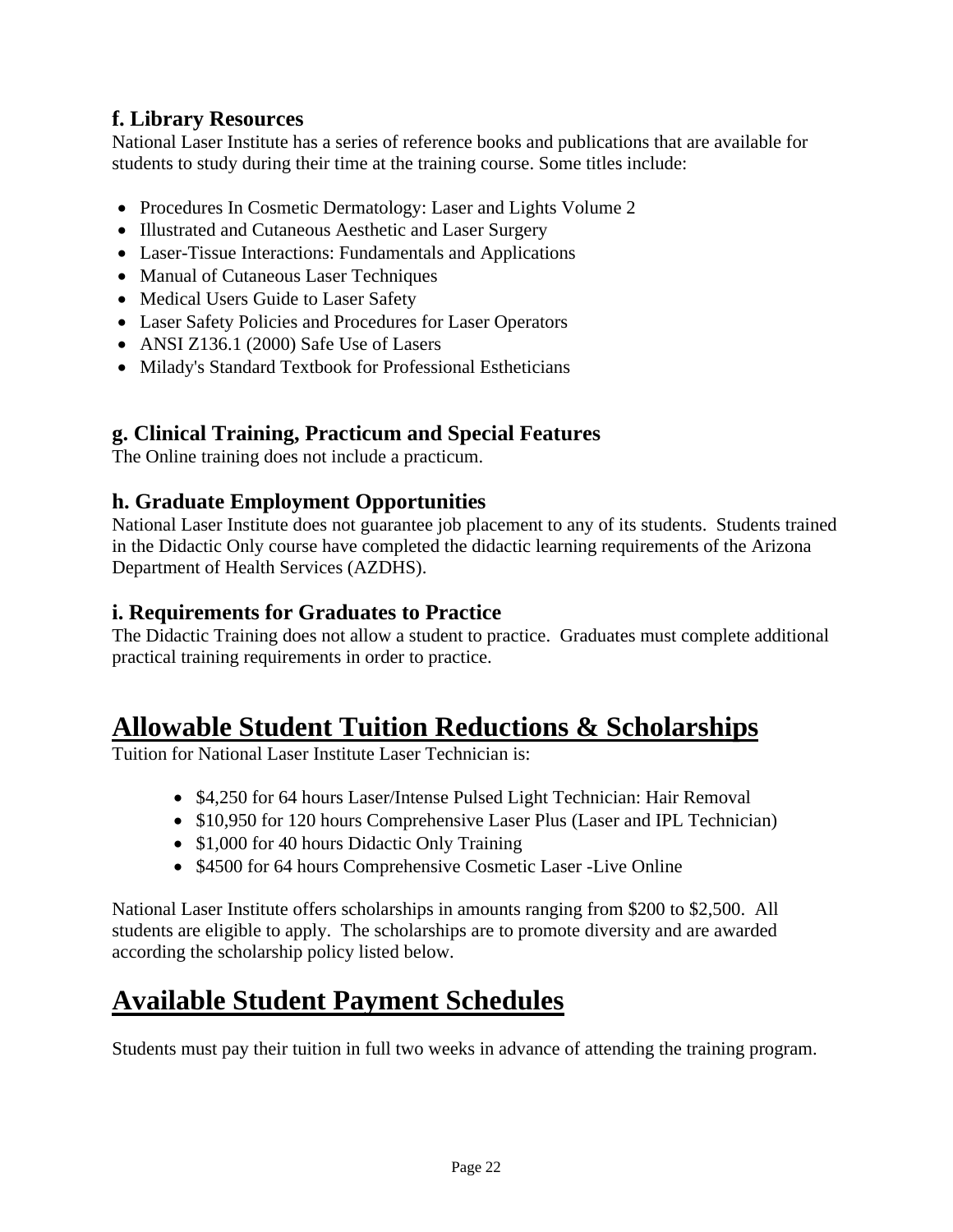# **Student Eligibility Requirements Regarding Tuition Reductions, Tuition Discounts, Educational Loans, Scholarships and Financing Options**

### **Educational Loans and Grants**

Educational Loans are provided to qualified applicants. Sallie Mae is the primary lender and National Laser Institute also lends through TFC Credit Corporation. Many other loan and grant programs serve students and National Laser Institute provides information to applicants about some of these programs. The applicant is responsible for contacting sources of funding and applying for them to see if they are eligible.

#### **Scholarship Policy**

National Laser Institute awards some scholarships every year to enrich the economic diversity of our school community. The deadline for applying for a scholarship is 3 weeks prior to the first day of class for the session. Applications and additional scholarship information can be requested from the NLI office. Completed applications must be turned in to the office of the President by mail or may be emailed to [info@nationallaserinstitute.com.](mailto:info@nationallaserinstitute.com)

Scholarships are given to promote economic diversity among the student population. National Laser Institute is committed to offering scholarships to low-income students, with earnings less than 80% of the mean income in their area. Scholarships are reviewed based on economic need. National Laser Institute believes that this policy will enhance the learning community.

# **Policy on the Disbursement of Loans**

When National Laser Institute receives funds on behalf of a student provided by a private entity including but not limited to a bank, financing company, credit card company, or other lending source the monies will be disbursed in the following manner:

- 1. Amounts equal to or less than \$5000 will be disbursed as a single disbursement.
- 2. Amounts greater than \$5000 shall:
	- a. Be disbursed in two equal disbursements; and
	- b. The second disbursement will occur after the midpoint of the term of the course.

# **Institutional Refund Policy**

**Denial:** An applicant denied by the school is entitled to a refund of all monies paid.

**Three-day cancellation:** An applicant who provides written notice of cancellation to the National Laser Institute Administration within three days (excluding Saturday, Sunday, and federal or state holidays) of signing an enrollment agreement is entitled to a refund of all monies paid. No later than 30 days of receiving the notice of cancellation, the school shall provide the 100% refund.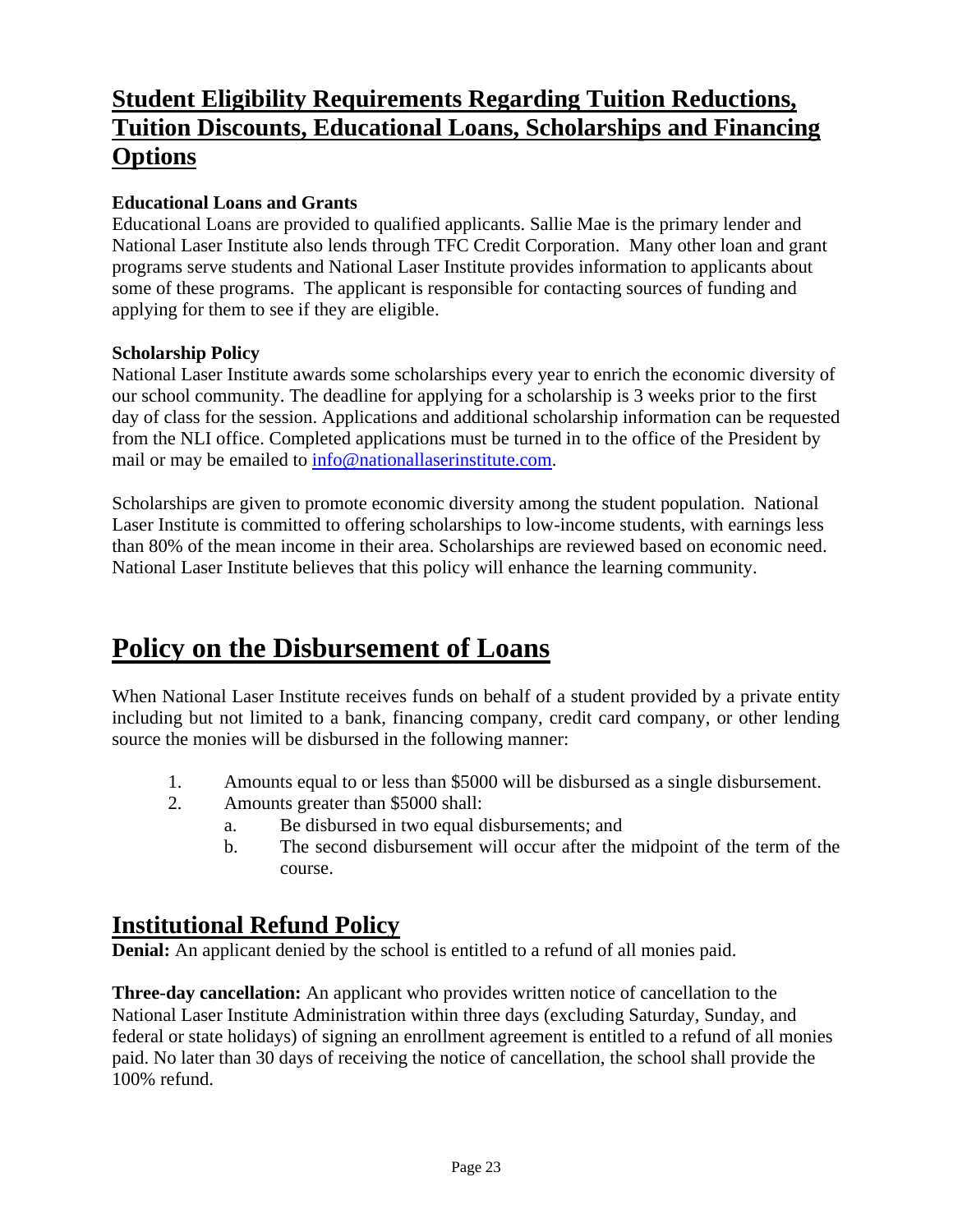**Other Cancellations:** An applicant requesting cancellation more than 3 days after signing an enrollment agreement and meeting an initial payment, but within 14 days prior to entering school, is entitled to a refund of all monies minus the registration fee of \$200.

**Refund after the commencement of classes:** Procedures for withdrawal/withdrawal date. A student choosing to withdraw from school after the commencement of classes is to provide a written notice to the National Laser Institute administration. The written notice is to indicate the expected last date of attendance and to be signed and dated by the student. For a student who is authorized a leave of absence, the withdraw date the student was scheduled to return from the leave and failed to do so.

#### **Refund after the commencement of classes:**

1. **Procedure for withdrawal/withdrawal date.** A student choosing to withdraw from school after the commencement of classes is to provide written notice to the National Laser Institute administration. The written notice is to indicate the expected last date of attendance and be signed and dated by the student. For a student who is on authorized leave of absence, the withdraw date is the date the student was scheduled to return from the Leave and failed to do so. Cancellations should be sent to:

National Laser Institute Attn: Louis Silberman 16601 N. 90<sup>th</sup> Street Scottsdale, AZ 85260

**2. Tuition Charges.** Tuition charges for the enrollment period will be determined based upon the student's last day of attendance and the resulting percentage of the enrollment period completed. The percentage of the enrollment period completed is determined by dividing the total number of days elapsed from the student's start date to their last date of attendance by the total number of days in the enrollment period. Tuition charges and refund amounts are determined as follows:

|         | % of instruction % of tuition assessed |
|---------|----------------------------------------|
| 01-10%  | 10% of tuition                         |
| 11-20%  | 20% of tuition                         |
| 21-30%  | 30% of tuition                         |
| 31-40%  | 40% of tuition                         |
| 41-50%  | 50% of tuition                         |
| 51-100% | 100% of tuition                        |

- 3. Any monies due to the student will be sent to the student within 30 days from receipt of written cancellation or the date the Institute terminates the student.
- 4. This refund policy applies only to tuition and does not apply to purchases of books, supplies, equipment or insurance.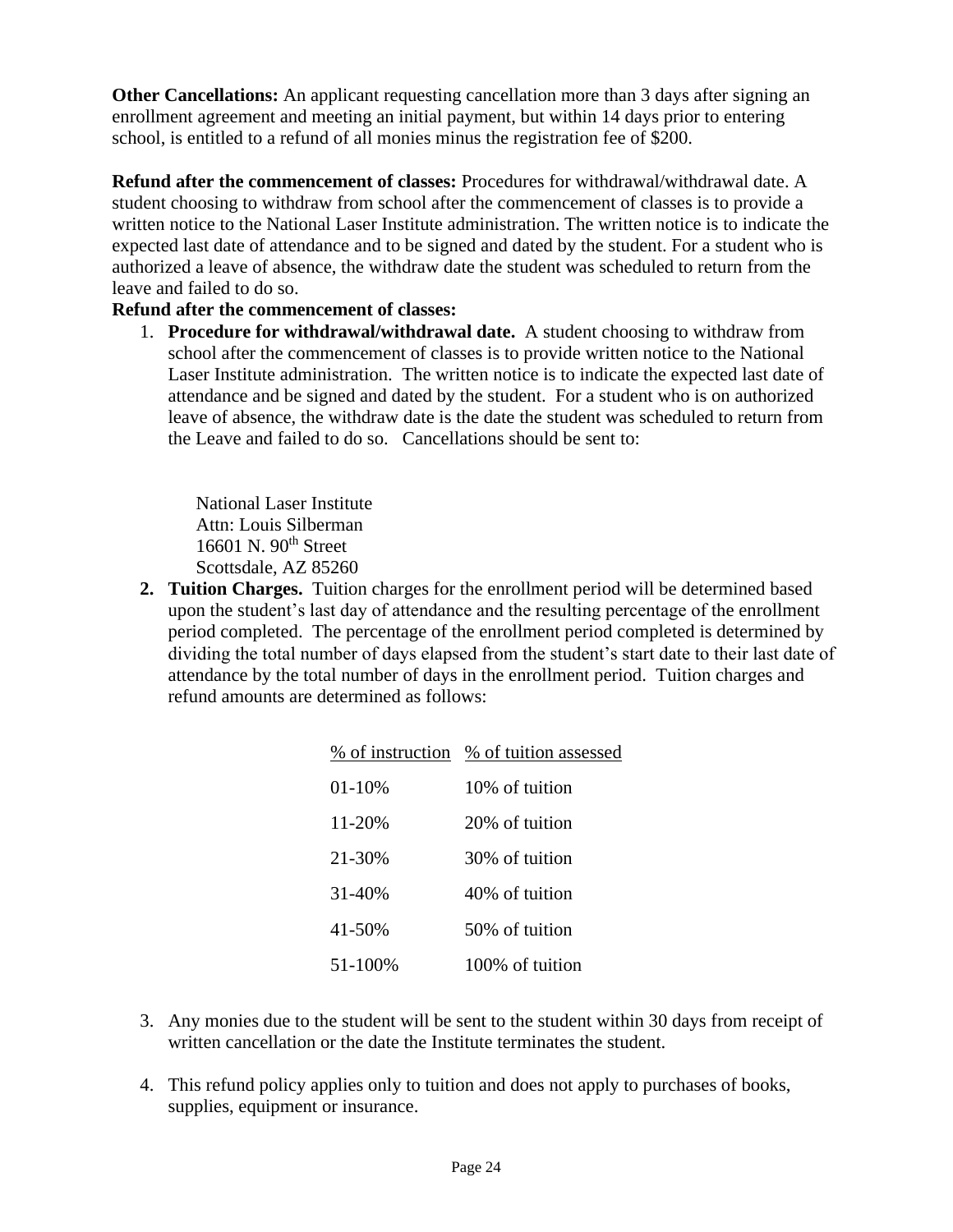# **Student Services to be Provided by National Laser Institute**

# **Out-of-Classroom Needs**

Students enrolled at National Laser Institute may have non-academic questions that need to be answered and concerns that need to be addressed. Our staff is available to respond to students needs in the area of non-academic questions and concerns. Our focus is to assist our students in being successful and making your experience at our school hassle-free.

#### **Housing Assistance and Transportation**

Our admissions team is available to help students who come from outside the immediate area find reasonable alternatives for housing while attending our program. National Laser Institute is doing everything we can to make your stay comfortable and affordable. We have secured discount rates at nearby hotels and discount rates on shuttles to and from the airport. Some hotels have shuttles that provide daily service to our training program.

#### **Career Training**

The focus of the National Laser Institute training program is to help our students acquire the academic and practical experience, so they become more marketable candidates for aesthetic/medical positions. While we can not guarantee any job placements, we do provide resources that assist our students in furthering their career goals.

#### **Graduate Services Department**

National Laser Institute has a Graduate Services Department that assists our graduates with the transition into the working world. This department shares job leads with graduates in the area and location they are searching. The Department also provides counseling and support to our students as well as assistance with writing resumes and preparing cover letters.

# **Description of Educational Delivery Systems**

The clock hour education is provided through a sequential set of learning steps that address specific tasks necessary for state board preparation, graduation and job entry level skills. Each student will receive instruction that relates to the performance of useful, creative and productive career-oriented activities. Subjects are presented by means of lecture, demonstration and student participation. audio-visual aids, guest speakers, field trips and other related methods are used in the course.

# **Academic Calendar – Schedule of Classes 2021**

| <b>Davtime Intensives:</b> | Monday – Friday 9:00 a.m. $-6:00$ p.m. $\prime$ 15 total sessions |
|----------------------------|-------------------------------------------------------------------|
|                            | Saturday-Sunday 9:00 $a.m. - 6:00$ p.m. / 33 total sessions       |
| <b>Course Dates:</b>       | All programs begin on the dates listed below                      |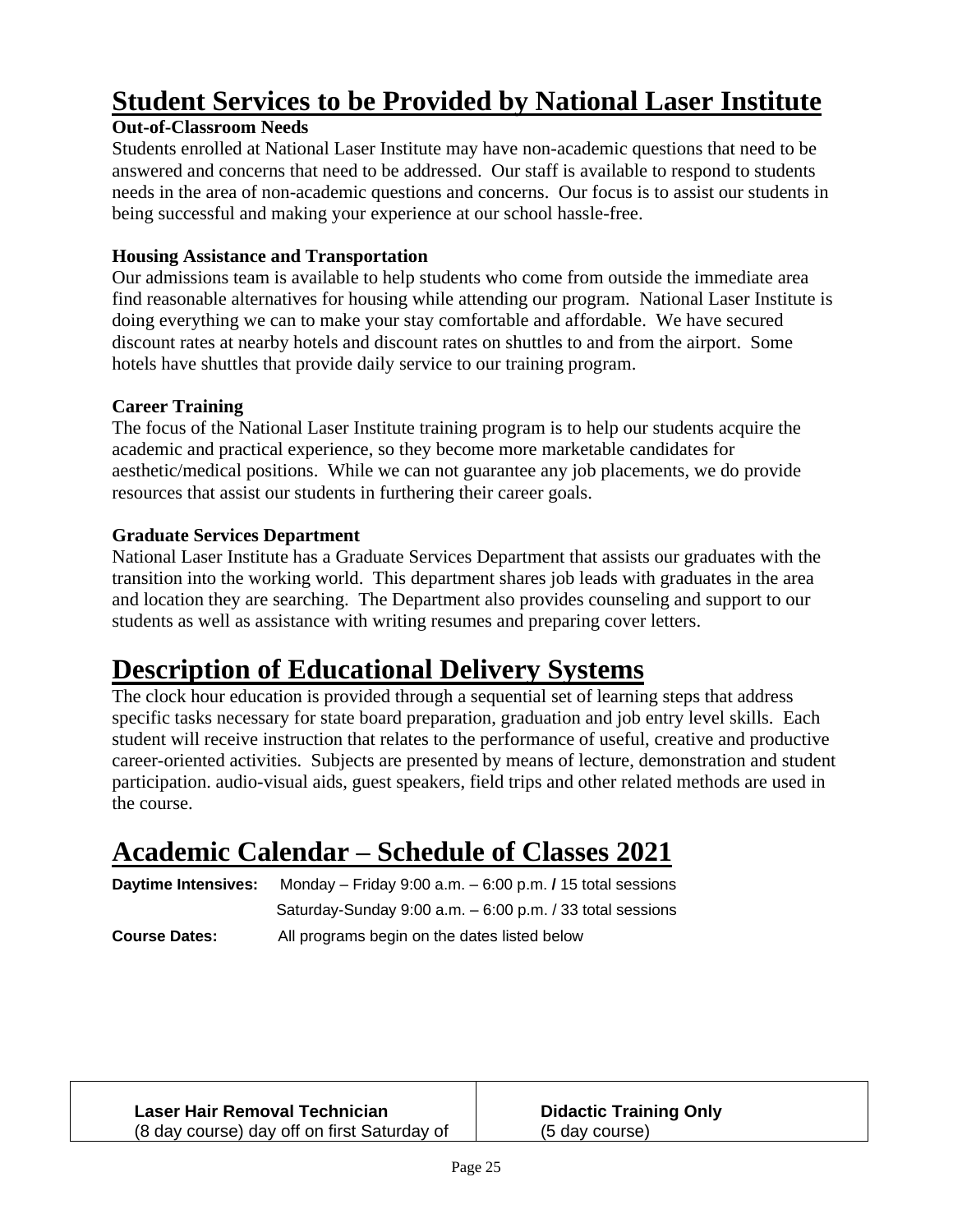| course<br>January 25- February 2<br>February 22 - March 2<br>$\bullet$<br>March 15- March 23<br>$\bullet$<br>April 19 - April 17<br>$\bullet$<br>May 24 - June 1<br>$\bullet$<br>June 28- July 6<br>$\bullet$<br>July 26 - August 3<br>$\bullet$<br>August 23 - August 31<br>$\bullet$<br>September 20 - September 28<br>$\bullet$<br>October 18 - November 26<br>$\bullet$<br>November 8- November 16<br>$\bullet$<br>December 6 - December 14<br>$\bullet$ | January 25 - January 29<br>February 22 - February 26<br>March 15 - March 19<br>April 19 - May 23<br>May 24- May 28<br>June 28- July 2<br>July 26- July 30<br>August 23 - August 27<br>September 20 - September 24<br>October 18 - October 22<br>November 8 - November 12<br>December 6 - December 10 |
|--------------------------------------------------------------------------------------------------------------------------------------------------------------------------------------------------------------------------------------------------------------------------------------------------------------------------------------------------------------------------------------------------------------------------------------------------------------|------------------------------------------------------------------------------------------------------------------------------------------------------------------------------------------------------------------------------------------------------------------------------------------------------|
| <b>Comprehensive Laser Plus:</b>                                                                                                                                                                                                                                                                                                                                                                                                                             | <b>Comprehensive Cosmetic Laser - Live Online</b>                                                                                                                                                                                                                                                    |
| Laser Technician day off on first Saturday of                                                                                                                                                                                                                                                                                                                                                                                                                | $(9 \text{ days})$                                                                                                                                                                                                                                                                                   |
| course (15 days)                                                                                                                                                                                                                                                                                                                                                                                                                                             | January 25- February 2                                                                                                                                                                                                                                                                               |
| January 25- February 9                                                                                                                                                                                                                                                                                                                                                                                                                                       | $\bullet$                                                                                                                                                                                                                                                                                            |
| $\bullet$                                                                                                                                                                                                                                                                                                                                                                                                                                                    | February 22 - March 2                                                                                                                                                                                                                                                                                |
| February 22 - March 9                                                                                                                                                                                                                                                                                                                                                                                                                                        | $\bullet$                                                                                                                                                                                                                                                                                            |
| $\bullet$                                                                                                                                                                                                                                                                                                                                                                                                                                                    | March 15-March 23                                                                                                                                                                                                                                                                                    |
| March 15- March 30                                                                                                                                                                                                                                                                                                                                                                                                                                           | $\bullet$                                                                                                                                                                                                                                                                                            |
| $\bullet$                                                                                                                                                                                                                                                                                                                                                                                                                                                    | April 19 - April 27                                                                                                                                                                                                                                                                                  |
| April 19 - May 4                                                                                                                                                                                                                                                                                                                                                                                                                                             | $\bullet$                                                                                                                                                                                                                                                                                            |
| $\bullet$                                                                                                                                                                                                                                                                                                                                                                                                                                                    | May 24 - June 1                                                                                                                                                                                                                                                                                      |
| May $24 -$ June 8                                                                                                                                                                                                                                                                                                                                                                                                                                            | $\bullet$                                                                                                                                                                                                                                                                                            |
| $\bullet$                                                                                                                                                                                                                                                                                                                                                                                                                                                    | June 28- July 6                                                                                                                                                                                                                                                                                      |
| June 28- July 13                                                                                                                                                                                                                                                                                                                                                                                                                                             | $\bullet$                                                                                                                                                                                                                                                                                            |
| $\bullet$                                                                                                                                                                                                                                                                                                                                                                                                                                                    | July 26 - August 10                                                                                                                                                                                                                                                                                  |
| July 26 - August 10                                                                                                                                                                                                                                                                                                                                                                                                                                          | $\bullet$                                                                                                                                                                                                                                                                                            |
| $\bullet$                                                                                                                                                                                                                                                                                                                                                                                                                                                    | August 29 - September 3                                                                                                                                                                                                                                                                              |
| August 29 - September 7                                                                                                                                                                                                                                                                                                                                                                                                                                      | $\bullet$                                                                                                                                                                                                                                                                                            |
| $\bullet$                                                                                                                                                                                                                                                                                                                                                                                                                                                    | September 20 - September 28                                                                                                                                                                                                                                                                          |
| September 20 - October 5                                                                                                                                                                                                                                                                                                                                                                                                                                     | $\bullet$                                                                                                                                                                                                                                                                                            |
| $\bullet$                                                                                                                                                                                                                                                                                                                                                                                                                                                    | October 18 - October 26                                                                                                                                                                                                                                                                              |
| October 18 - November 2                                                                                                                                                                                                                                                                                                                                                                                                                                      | $\bullet$                                                                                                                                                                                                                                                                                            |
| $\bullet$                                                                                                                                                                                                                                                                                                                                                                                                                                                    | November 8- November 16                                                                                                                                                                                                                                                                              |
| November 8- November 23                                                                                                                                                                                                                                                                                                                                                                                                                                      | $\bullet$                                                                                                                                                                                                                                                                                            |
| $\bullet$                                                                                                                                                                                                                                                                                                                                                                                                                                                    | December 6- December 14                                                                                                                                                                                                                                                                              |
| December 6- December 21                                                                                                                                                                                                                                                                                                                                                                                                                                      | $\bullet$                                                                                                                                                                                                                                                                                            |

# **HOLIDAYS:**

Christmas Christmas Eve Day after Christmas **Thanksgiving** New Years Day

# **Policies and Governing Regulations**

**a. Training Registration Requirements (Admission Requirements)**

Complete enrollment agreement, Sign and Complete contract. Pay Deposit \$200 (see pages 23-24 for refund policy)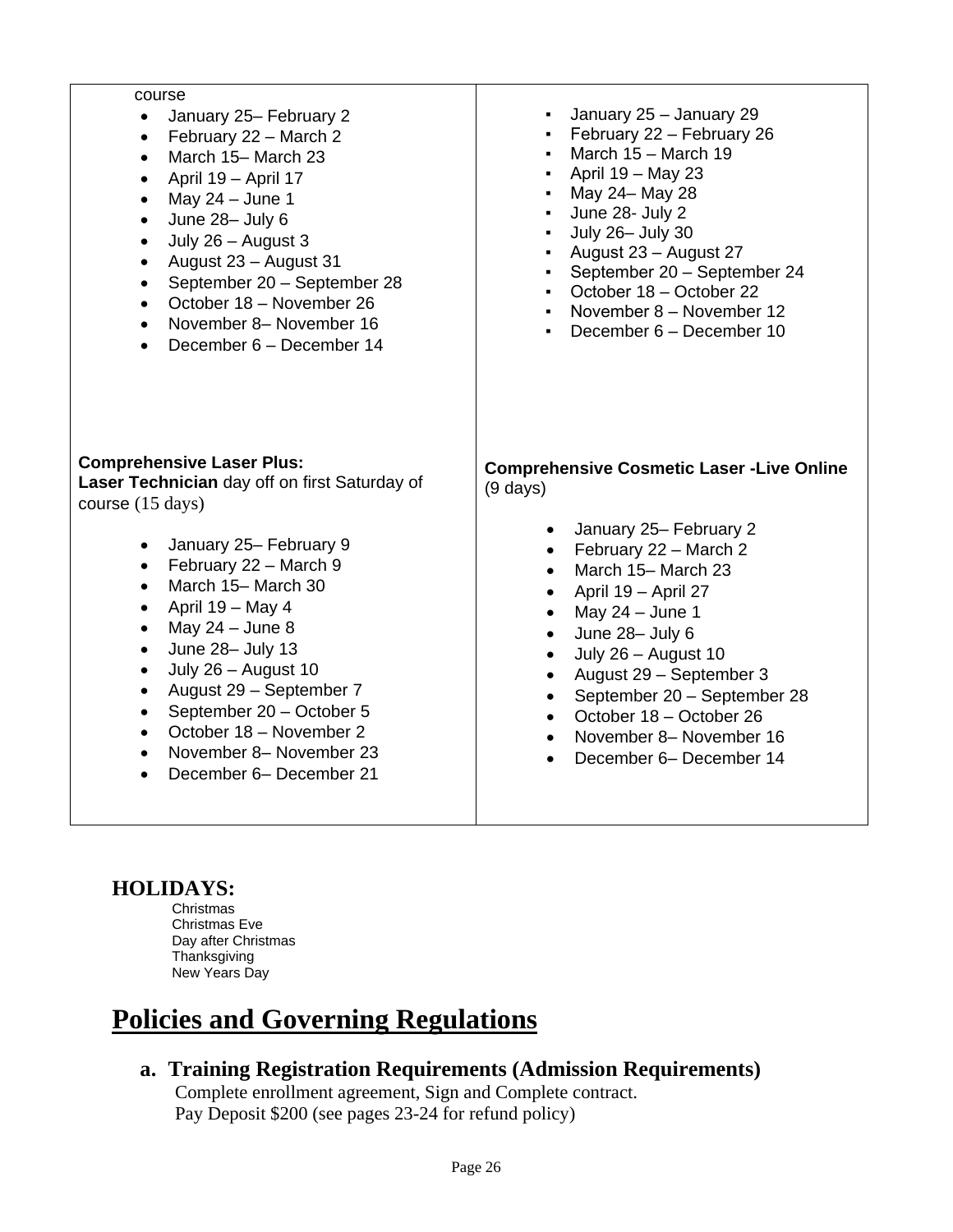Admissions procedures are designed to assist the applicant in selecting the most appropriate program.

#### **Admission Requirements**

National Laser Institute shall only admit students who satisfactorily demonstrate they are able to complete the NLI training. Applicant must be 18 years of age. In order to be admitted each applicant must:

- 1. Submit proof of graduation from High School (Diploma) or proof of having passed the General Education Test (GED); and
- 2. Submit official educational transcripts.

#### **b. Program or Course Cancellation Policy**

In the unlikely event that a course is cancelled it will be rescheduled for a later date. If the student is not able to attend, their tuition for that course will be refunded.

#### **c. Grading procedures and satisfactory progress tracking**

Students are assigned theory study and a minimum number of practical experiences. Theory is evaluated by written exams. Practical assignments are evaluated as completed and counted toward course completion ONLY when rated as passing or better. Practical skills are evaluated according to text procedures and performance standards established by the AZDHS. Students must maintain a theory grade average of 80% and pass a FINAL written and practical exam with 80% or higher scores prior to graduation. Numerical grades are considered according to the following grading scale:

| P: Pass $(80\% \text{ or above})$       |
|-----------------------------------------|
| F: Fail (below 80% for Pass/Fail exams) |
| I: Incomplete                           |
| W: Withdrawal                           |
|                                         |

#### **d. Change in Student Status**

A leave of absence is strongly discouraged. A written request stating the reason for the leave of absence must be submitted to the admissions office. The request must be approved by the school President.

#### **e. Student Re-enrollment**

A student wishing to withdraw is requested to have an exit interview with a school Director where s/he will file a withdrawal form that will be put in his/her student file. After 180 days reenrollment will be based on the current fee schedule and a reentry fee of \$50.

#### **f. Student Probation, suspension or expulsion**

#### Warnings

Attendance: When a student has exceeded allowance of absences (4 hours missed) in a course that is still in session s/he will be given an attendance warning. The warning will remind the student that s/he has until the end of the day to coordinate with school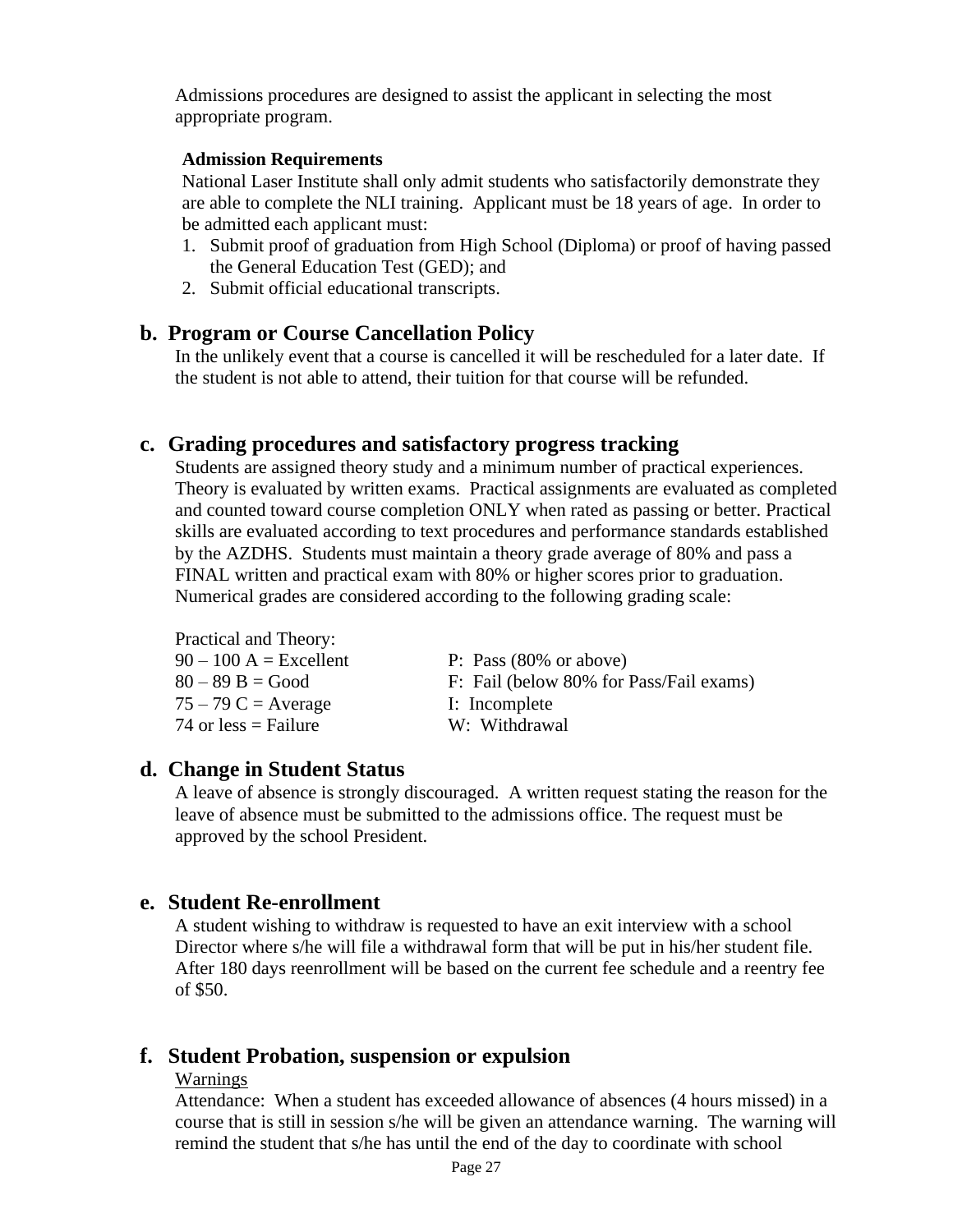director when time will be made up or s/he will fail. Any allowance of more than 4 missed clock hours, we will charge a re-entry fee of \$250 per day. Exception for reentry fee due to a medical emergency must be accompanied with a physician's note.

> 1. **Tardy** - If a student is running late, they must contact the School Director immediately and coordinate a date to make up any hours they missed within 24 hours. If a student is more than 4 hours late it will be considered a missed day.

2. **Make up work** – If a student is absent for one day, he/she must pay a \$250 fee and coordinate with school director when to make up the hours they missed or he/she will fail. If the student is unable to make up the hours before the course is over, they will have the option to come back at a later time to complete the hours missed depending on the stipulations of their loan.

3. **Leave of absence** – The student will have an opportunity to complete any missed days at a later time depending on the stipulations of their loan with re-entry fee of \$250 per day of absence.

# **Satisfactory Academic Progress Policy**

National Laser Institute determines Satisfactory Academic Progress by monitoring students throughout enrollment and completing a formal evaluation at an "evaluation point." Evaluation points for students enrolled in programs at the Institute are at 25%, 50% and 75% of the required program hours. During each of these evaluation points students must be passing all exams with an 80% or higher. Students meeting all expectations and requirements at the time of evaluation point, both attendance and academics, will be considered making Satisfactory Academic Progress and are eligible to receive veteran's education benefits disbursements.

#### Evaluation Points

Comprehensive Laser Plus: Laser Technician: This program will consist of formal evaluations at 40 hours, 80 hours, and 120 hours.

Didactic Training: This program will consist of formal evaluations at 8 hours, 16 hours, and 40 hours.

Laser Technician: Hair Removal: This program will consist of formal evaluations at 16 hours, 40 hours and 64 hours.

Live Online Comprehensive Course-Nine Day: This program will consist of formal evaluations at 16 hours, 40 hours and 64 hours.

Academic: A student who fails an exam will be sent an academic warning stating that they must retake the exam in order to pass the course.

#### Probation

**Academic Probation** – At any time during the evaluation point if a student receives a score lower than 80% the student will be put on academic probation and they will remain on probation until they have completed and passed all of the needed courses in order to graduate. If a student does not demonstrate satisfactory academic progress, they must remediate their academic probation status by retaking exams until they pass. The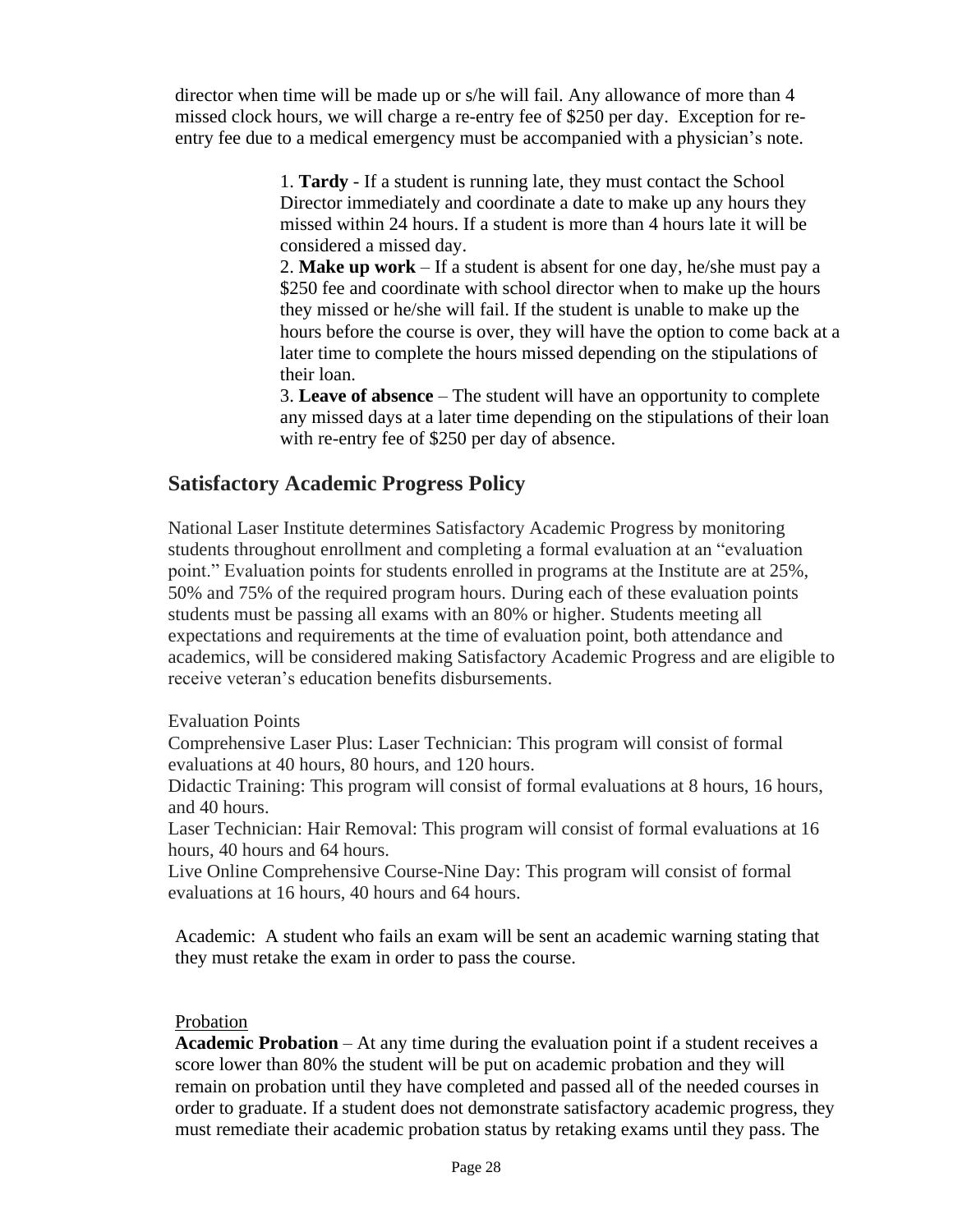School Director will monitor the student's remediation status by reviewing the student's exam grade. The student must receive an 80% or higher on all exams in order to be placed back in good standing. The student can retake an exam as many times as they need in order to receive an 80% or higher. The student must be in good standing before they can begin clinicals or if the course does not include a clinical portion they must be in good standing before receiving a certificate of completion. During the practicum period students' progress is monitored by the instructors that they have that day. If a student is placed on academic probation their benefits are not terminated. The length of the probation period will depend on how long it takes the student to retake an exam, since the student can retake an exam as many times as needed in order to pass, the probation period will be alleviated when the student receives and 80% or higher on all exams. When a student is put on academic probation, they will not be able to proceed to the clinical part of the course/receive a completion certificate. In this case the student is not dismissed from the program and will get the opportunity to retake any exams as many times as needed to receive an 80% or above in order to continue their education.

**Misconduct Probation** - A student will be put on a 24-hour probation for any misconduct and sent home. After the 24 hours the student must meet with the School Director to make see if the student is allowed to continue the remainder of course.

#### Dismissal Policy (Expulsion)

If, after the academic probation period a student has not fulfilled the requirements of his/her probation the student will continue to be on probation until they have fulfilled their requirements in order to pass the course. The student will not be dismissed.

If, after the misconduct probation period a student has not fulfilled the requirements of his/her probation s/he will be dismissed.

Students can be automatically dismissed for the following reasons:

- 1. coming to class under the influence of drugs or alcohol
- 2. misconduct (obscene, violent or sexually inappropriate behavior, cheating, plagiarism, knowingly furnishing false information.)

If a student wishes to appeal s/he can file a complaint with the grievance committee. To be reenrolled a student must show evidence to the School President's satisfaction that the condition that caused the dismissal has been rectified. Re-admission is at the discretion of the Board of Directors or School President.

# **g. Grade Reporting and Transcripts**

Students are notified immediately upon completing the course if they pass or fail. Training diplomas are provided to each student within one month of completing the course.

Student transcripts are available to all students that request them. To request transcripts the student must provide a written request along with a \$15 administrative fee and the transcripts will be mailed to them.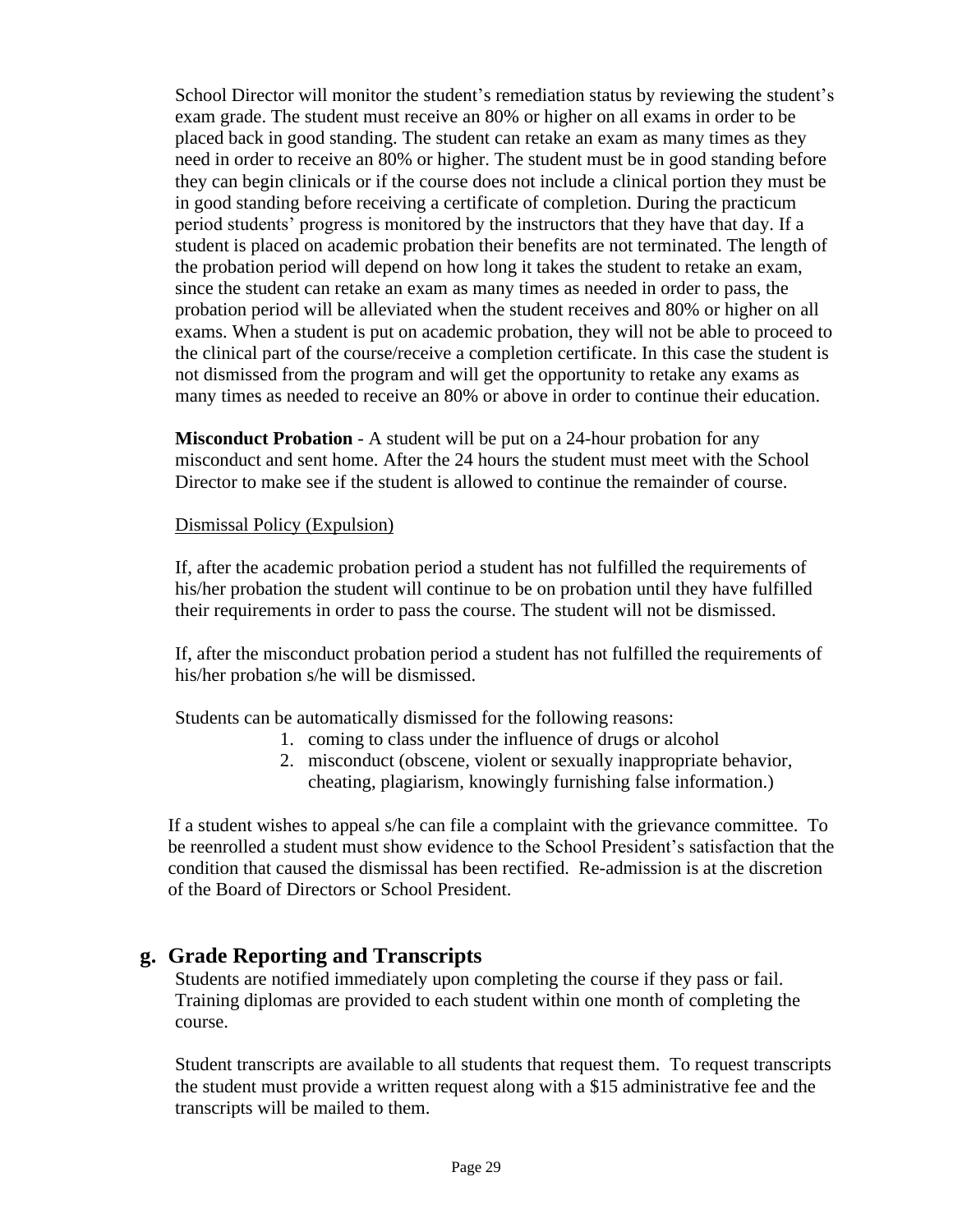# **h. Student Records**

Student records will be kept permanently in a locked file cabinet in the office of the NLI admissions office. Students may make arrangements to review their records by submitting a written request with a \$5 fee attached to the school Admissions Director.

# **Student Conduct**

Admission to National Laser Institute requires students to conduct themselves in a professional and respectable manner at all times. Students are required to uphold the following obligations while attending class.

1. Practicing high standards of academic and professional honesty and integrity with each other, the instructors, and clients

2. Refraining from any conduct that would substantially disrupt or interfere from the Institutes operations

3. Refraining from any conduct that would violate the rights, privileges, and property of others

4. Refraining from any conduct that could reasonably cause harm to or endanger the health, safety, or welfare of other persons

5. Complying with the rules, regulations, procedures, policies, and standards of conduct of National Laser Institute

Failure to comply with the student conduct will result in the student being expelled from the program with no refund

# **Student Grievance Procedures**

# **Written Student Grievance Procedure**

Step 1: Instructor/Staff Member:

The student is recommended to directly communicate with the instructor/staff member involved in the grievance within 14 days. The student must articulate the grievance in writing, including a specific description of the problem, the reasons the student believes his/her rights have been violated, and a proposed remedy. The person alleged to have caused the grievance must respond to the student promptly, in writing, within 7 days.

#### Step 2: School Administrator

In cases where the problem is not resolved through direct communication with the Instructor/staff member involved, the student will submit a Grievance Form with supporting evidence, to the office of the school administrator within 14 calendar days of the communication with the faculty/staff member. The school administrator or designee will review the grievance.

Within 14 calendar days, the school administrator or designee will objectively investigate the grievance, consult and share appropriate information with all involved parties, consider relevant evidence, and render a decision in writing to the student and the administrative office.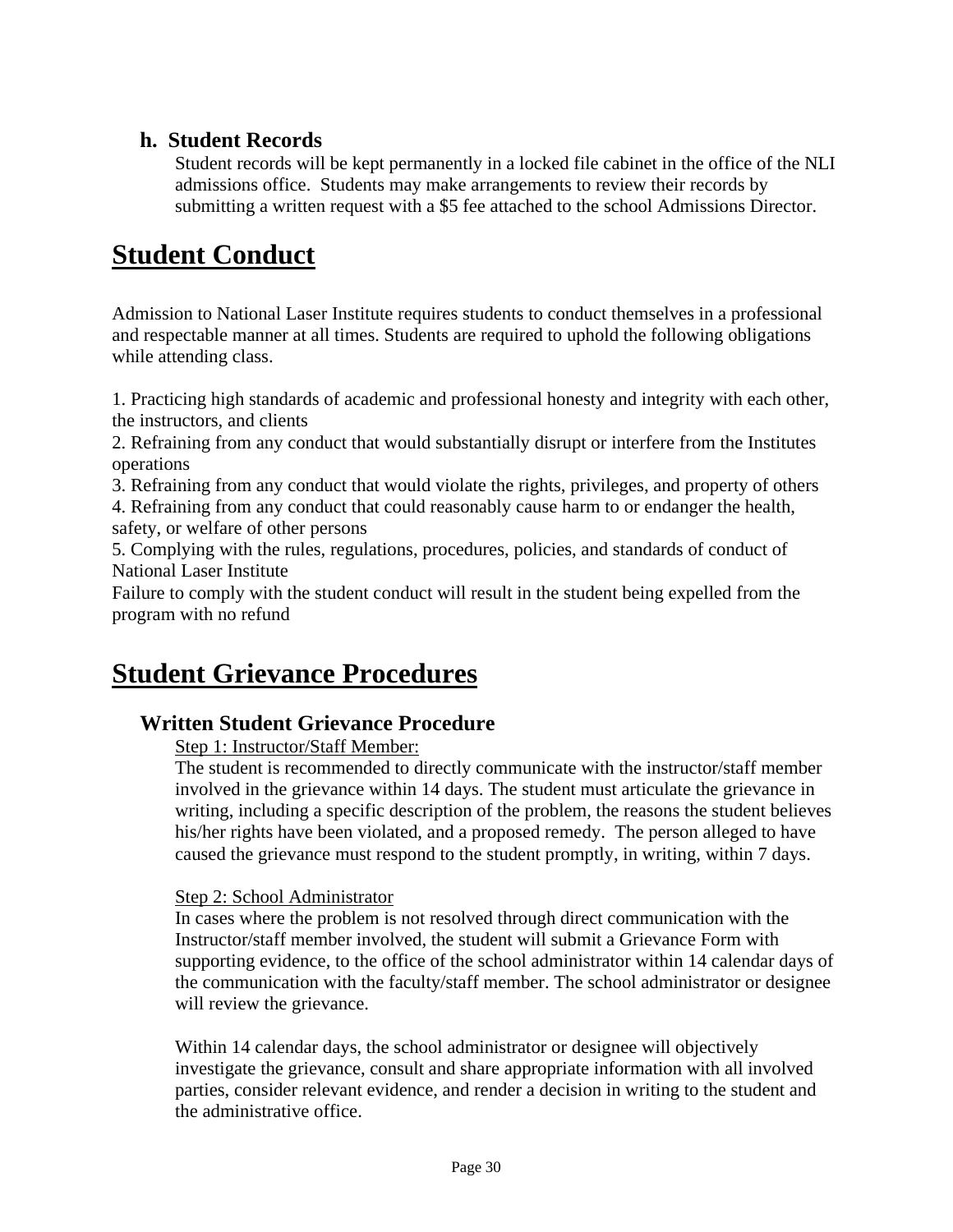Step 3: Appeal to President's Office

The student may appeal the decision in Step 2 if proper procedures were not followed or there is relevant evidence that was not available during Step 2. An appeal must be made within 14 calendar days of the decision from the administrator and made to the office of the President. The student must submit written justification for further review and provide evidence that there are grounds for the appeal. The President or a designated Member of National Laser Institute will objectively investigate how the grievance process was conducted in Step 2, consult with all involved parties, consider relevant evidence that was not available or not considered during Step 2, and render a decision in writing. The decision will be final, and any further appeals shall be made to the Arizona State Board for Private Postsecondary Education as described in "b." below, within a 3 year period.

#### Reporting, Recording, and Maintaining Records

When the grievance is concluded, all documentation shall be forwarded to the school administrator, who will maintain them in accordance with the state archival policies.

# **Students Right to Appeal to Arizona State Board for Private Postsecondary Education**

"If the student complaint can not be resolved after exhausting the institution's grievance procedure, the student may file a complaint with the Arizona State Board for Private Postsecondary Education. The student must contact the State Board for further details. The State Board address is 1740 West Adams St, Suite 3008 Phoenix, AZ 85007, phone # 602-542-5709, website address: [www.ppse.az.gov.](http://www.ppse.az.gov/)"

# **Grievance Procedure Published in Following Locations:**

Enrollment Agreement Student Catalog National Laser Institute Website

# **Catalog is Available to All Students Written Format and Electronic Format**

# **Student Acknowledgment of Receipt Page**

The school catalog was reviewed with me on

\_\_\_\_\_\_\_\_\_\_\_\_\_\_\_\_\_\_\_\_\_\_\_\_\_\_\_\_\_ \_\_\_\_\_\_\_\_\_\_\_\_

I have read, and fully understand all of the school policies. I agree to commit to the schedule that I have arranged and to follow all of the school policies for conduct, attendance and time.